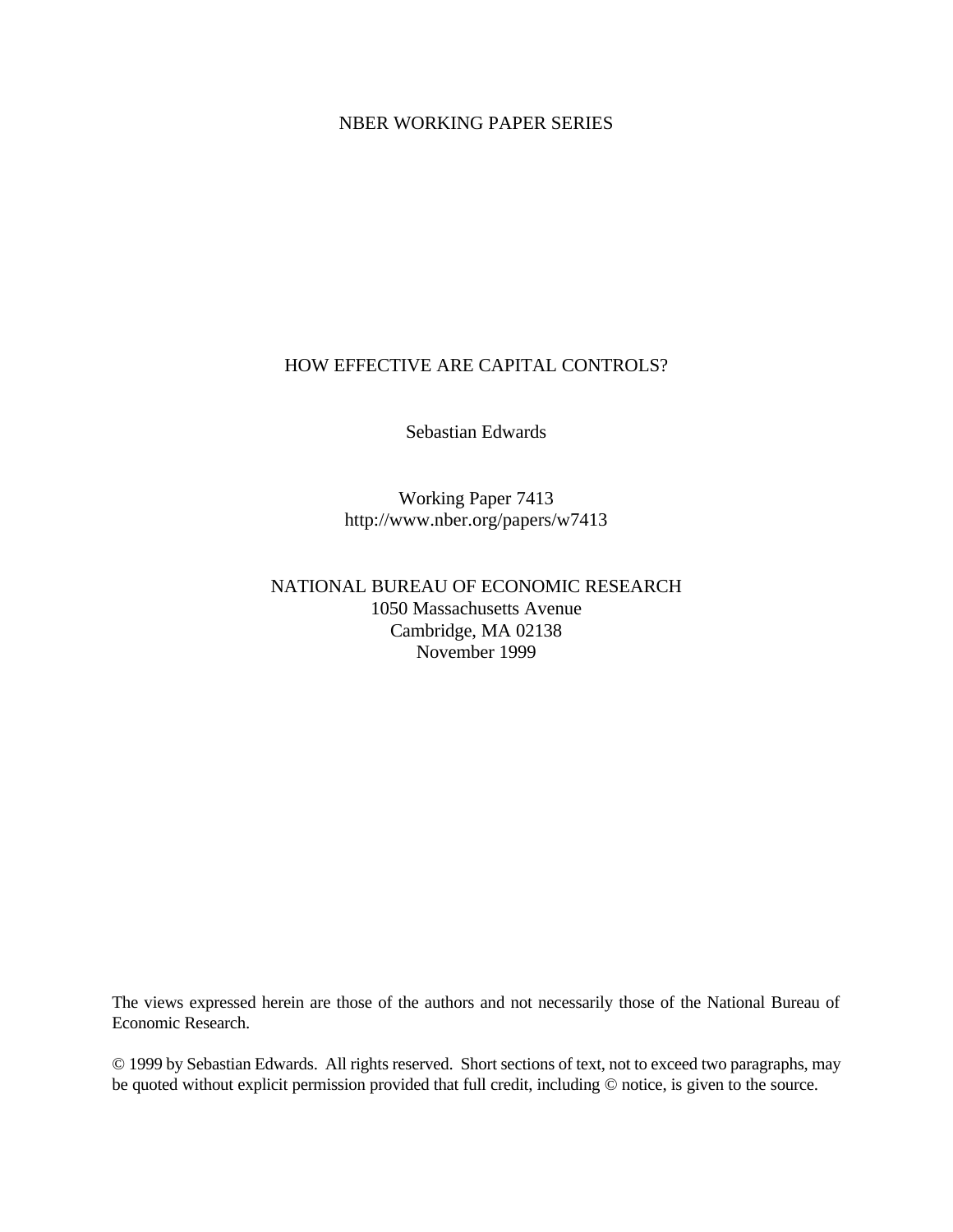How Effective Are Capital Controls? Sebastian Edwards NBER Working Paper No. 7413 November 1999 JEL No. F32, F33

### **ABSTRACT**

 In the aftermath of the East Asian crisis a number of authors have argued that capital mobility is highly destabilizing, and that emerging countries would benefit from restricting capital flows. In this paper I investigate, from a historical perspective, the effectiveness of capital controls. I deal with Tobin taxes, controls on outflows and controls on inflows. I argue that controls on outflows have seldom worked as expected. They introduce major distortions and breed corruption. Market-based controls on inflows - similar to those implemented by Chile - have the potential for lengthening the maturity of foreign debt. They are not very effective, however, in achieving other objectives, including a higher degree of monetary policy independence.

Sebastian Edwards Anderson Graduate School of Management, UCLA 110 Westwood Plaza, Suite C508 Box 951481 Los Angeles, CA 90095 and NBER sebastian.edwards@anderson.ucla.edu http://www.anderson.ucla.edu/faculty/sebastian.edwards/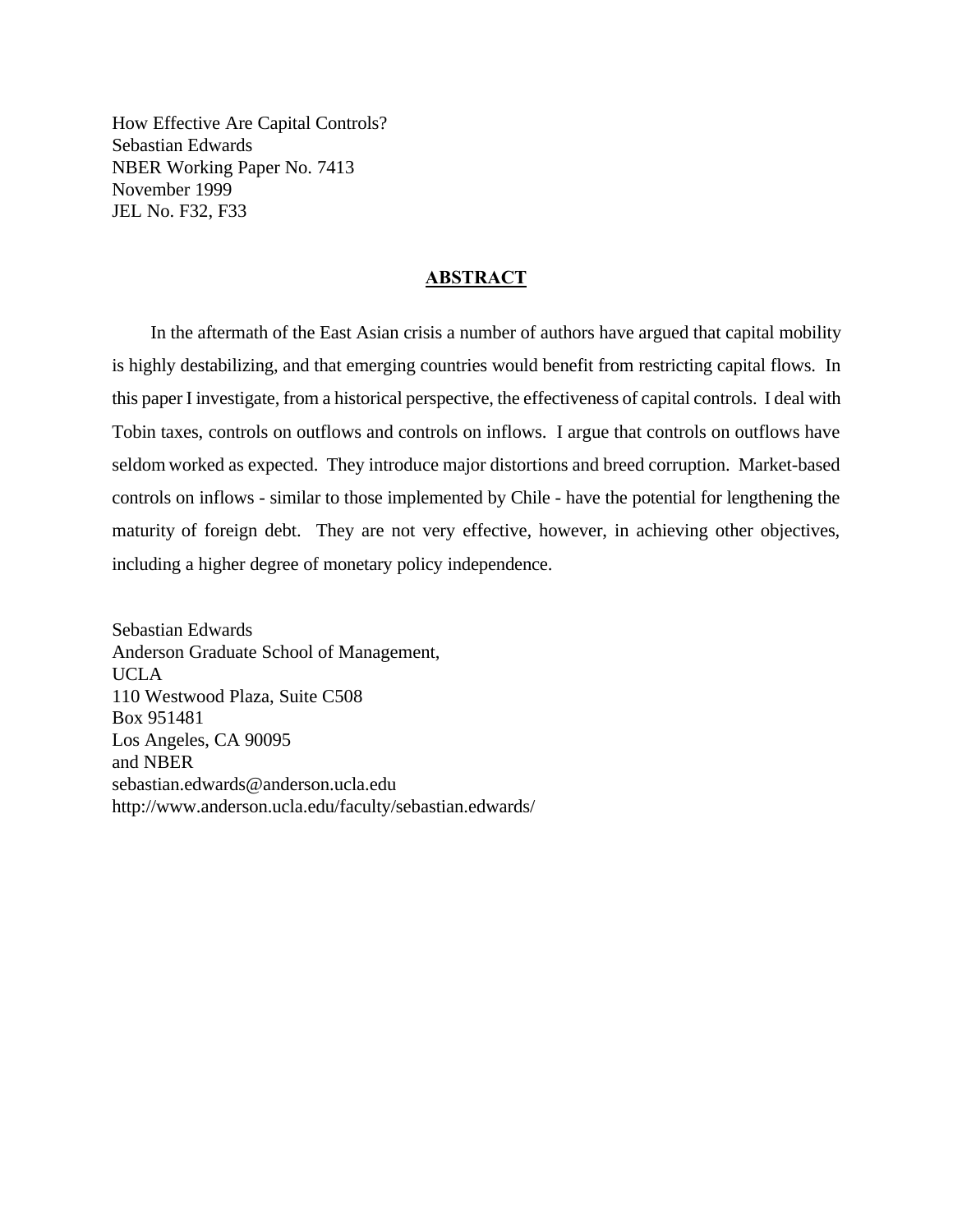A number of authors have recently argued that globalization has gone too far, and that free capital mobility has created a highly unstable international financial system. Krugman (1999, p. 74), for instance, has maintained: "[S]ooner or later we will have to turn the clock at least part of the way back: to limit capital flows for countries that are unsuitable for either currency unions or free floating." Discussions on the new international financial architecture have focused on two type of controls on cross-border capital movements: controls on capital outflows, perhaps similar to those that Malaysia imposed in mid-1998, and controls on capital inflows, perhaps similar to those implemented in Chile between 1991 and 1998. While most economists continue to be skeptical about the former, the idea of restricting capital inflows has grown in popularity. For example, Joseph Stiglitz (1999), the World Bank's Chief Economist, has said: "Volatile markets are an inescapable reality. Developing countries need to manage them. They will have to consider policies that help stabilize the economy…These could include sound bankruptcy laws and Chilean-style policies that put some limits on capital flows." This view has also been recently endorsed by Ito and Portes (1998) and Eichengreen (1999), among others.

The idea of restricting capital mobility as a means of reducing macroeconomics instability is not new in modern policy discussions. In the 1970s James Tobin (1978) argued that a global tax on foreign exchange transactions would reduce destabilizing speculation in international financial markets. In the mid 1990s Tobin's proposal was discussed in the context of the devaluation of the British Pound and the Italian Lira. Barry Eichengreen and Charles Wyplosz (1993), for example, argued that Tobin-taxes would discourage short-term speculators from betting against major currencies. However, it soon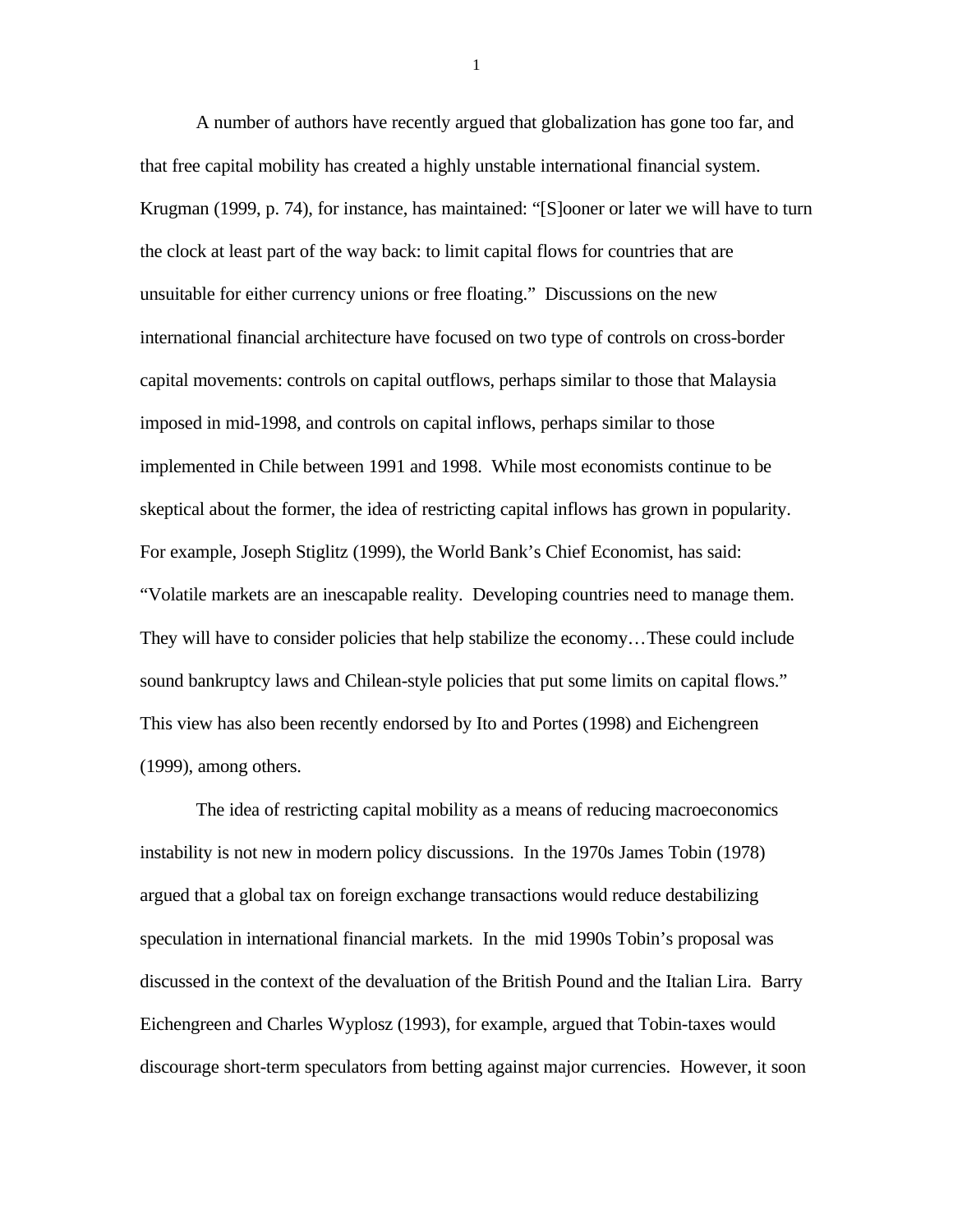became evident that to be effective, Tobin-taxes would have to be implemented by all countries simultaneously. This made them technically and politically unfeasible. Recent discussions on the future of the international monetary system have tended to shy away from grand and universal schemes, focusing instead on the merits of more modest proposals aimed at restricting capital mobility in (some of) the emerging economies.

In this paper I review some evidence on capital controls, with some focus on Chile as the leading example of where such controls have been widely acclaimed as effective. The discussion deals with: capital controls and the sequencing of economic reform, the measurement of the degree of capital mobility, the empirical evidence on the relationship between capital mobility and economic performance, and the effectiveness of controls on both capital outflows and inflows. In Chile, I will discuss how controls on capital inflows have affected the composition of capital flows, the behavior of exchange rates, and Chile's monetary policy and macroeconomic instability.

### **Capital Controls and the Sequencing of Reform**

For a long time economists have argued about the benefits of free capital mobility. This discussion has been carried out at both theoretical and empirical levels. Theoretically, the question is whether the theorems on the gains from free trade in goods, extend to free trade in financial capital. Maurice Obstfeld and Keneth Rogoff (1996), for example, have provided persuasive theoretical arguments that support the existence of gains from intertemporal trade, through a free international market for securities. Jagdish Bhagwati (1998) and Richard Cooper (1998), on the other hand, have argued that in a world with imperfect information, free capital mobility is likely to amplify existing distortions, create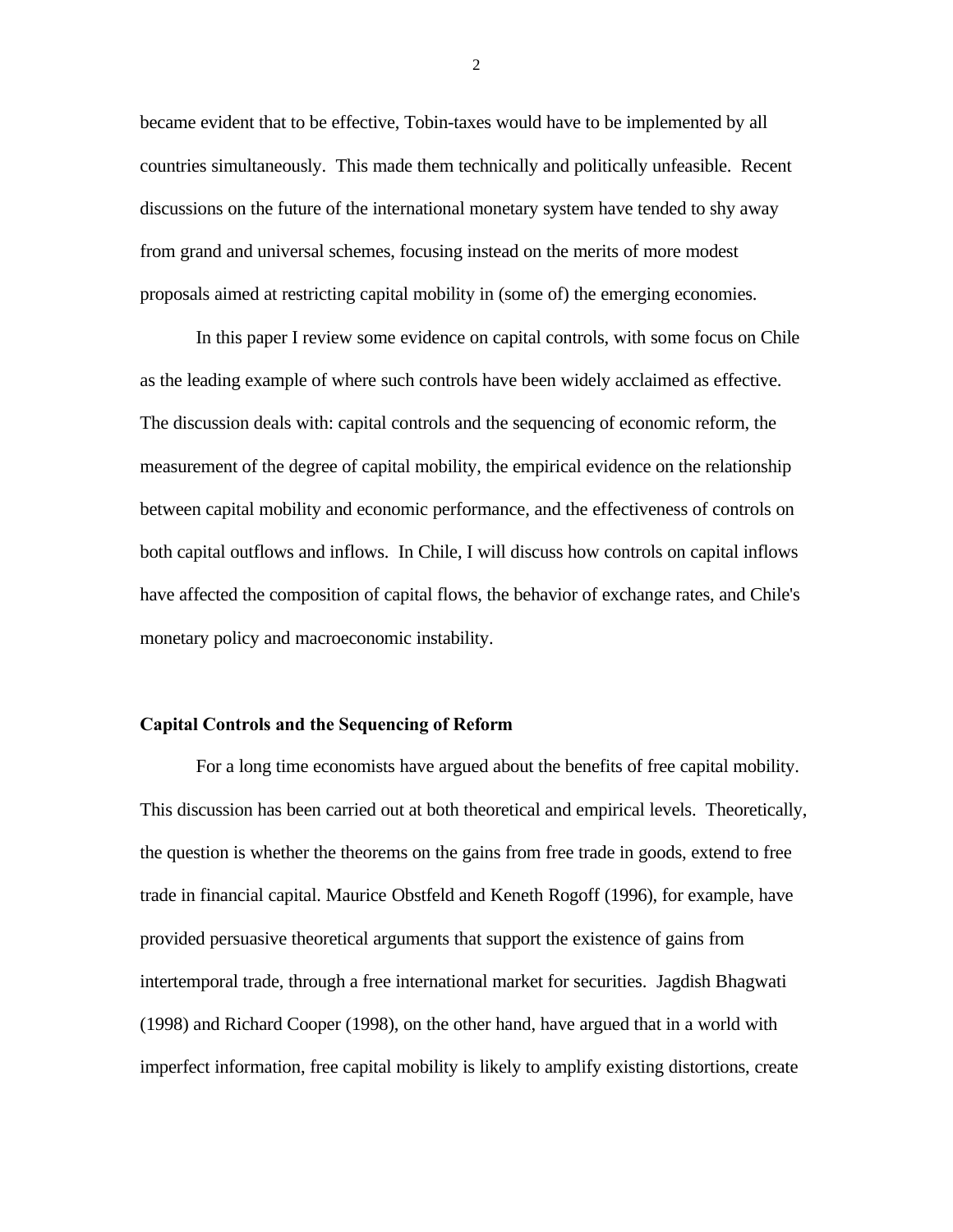situations of moral hazard, encourage excessive risk taking, and generate major and costly crises.

At the practical policy level the debate has centered, not so much on whether capital controls should be eliminated, but on *when* and *how fast* this should be done. This discussion has come to be known as the "sequencing and speed of reform debate" (James Hanson 1995, Stanley Fischer 1998). Early discussions on the sequencing of reform focused on the order of liberalization of the current and capital accounts of the balance of payments. Ronald McKinnon (1973) argued that the opening of the capital account, through the dismantling of capital controls, should be postponed until free trade in goods was consolidated. According to him, if the opposite sequencing were followed, excessive capital inflows would result in a substantial real exchange rate appreciation, which, in turn, would frustrate the attempt to open-up trade in goods.

With time, the sequencing debate extended to other markets, and by the late 1980s a consensus of sorts had emerged. Most authors agreed that major fiscal imbalances had to be tackled first, and that a minimal degree of macroeconomic stability should be attained very early on during the reform process. Most analysts also agreed that the capital account should only be liberalized once the domestic financial sector had been reformed, and once the liberalization of trade in goods had become consolidated. It was also agreed that an effort should be made to ease labor markets regulations as early as possible in the reform process.

During the 1990s, a number of authors argued that a successful sequencing required establishing a sound banking system -- including effective prudential regulations --, before restrictions on capital mobility were lifted. Mc Kinnon (1991) and McKinnon and Pill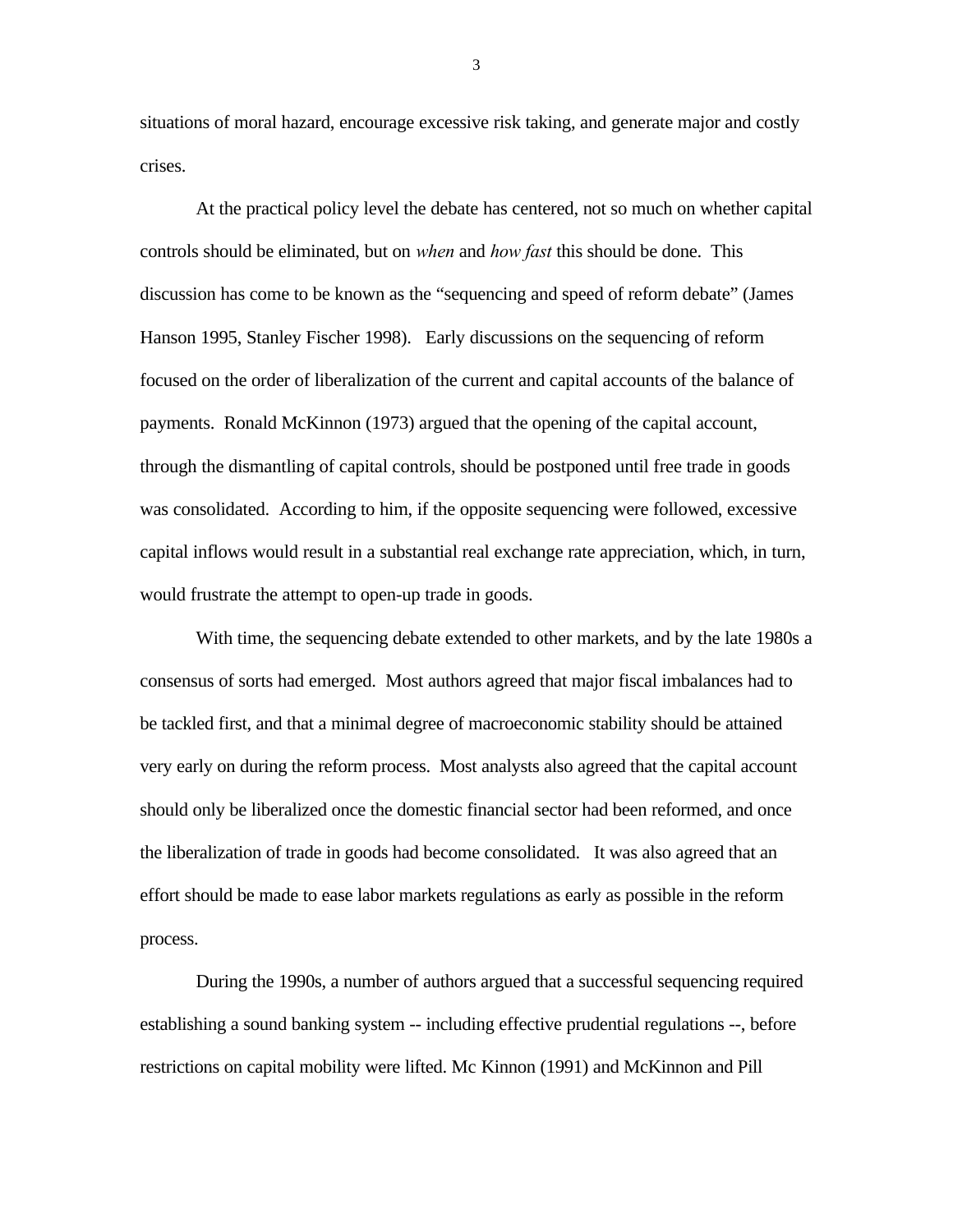(1995) argued that, because of the moral hazard associated with the financial sector, capital account liberalization should wait until the end of the reform episode. In the aftermath of the Mexican and East Asian crisis economists have become particularly aware of the need to put in place, very early on in the reform process, a modern banking supervisory system. As Calvo (1998) has pointed out, the problem is that poorly regulated banks will intermediate the inflows of capital in an inefficient – or even corrupt – way, increasing the probability of a systemic financial crisis (See also, Rudi Dornbusch 1998, Graciela Kaminsky and Carmen Reinhart 1999 and Frederic Mishkin, this issue).

## **Capital Controls, the "True" Extent of Capital Mobility and Economic Performance**

Legal controls on capital mobility are not always translated into actual restrictions on these movements. In country after country the private sector has found ways of getting around controls. The simplest mechanisms are the overinvoicing of imports, the underinvoicing of exports, and the mislabeling of the nature of the capital movement (Garber 1998 discusses more sophisticated mechanisms). The differences between the *legal* and *actual* degree of capital mobility has affected economists' ability to measure the "true" degree of financial integration of particular countries, and has been at the center of recent debates on the effectiveness of capital controls. Some authors have followed Martin Feldstein and Charles Horioka (1980), and have relied on the correlation (or lack there off) between savings and investment as a measurement of the degree to which capital markets in different countries are integrated. Using this approach, Peter Montiel (1994) concluded that in most developing countries, savings and investment exhibited a rather low degree of correlation. This, in turn, suggests that the "true" degree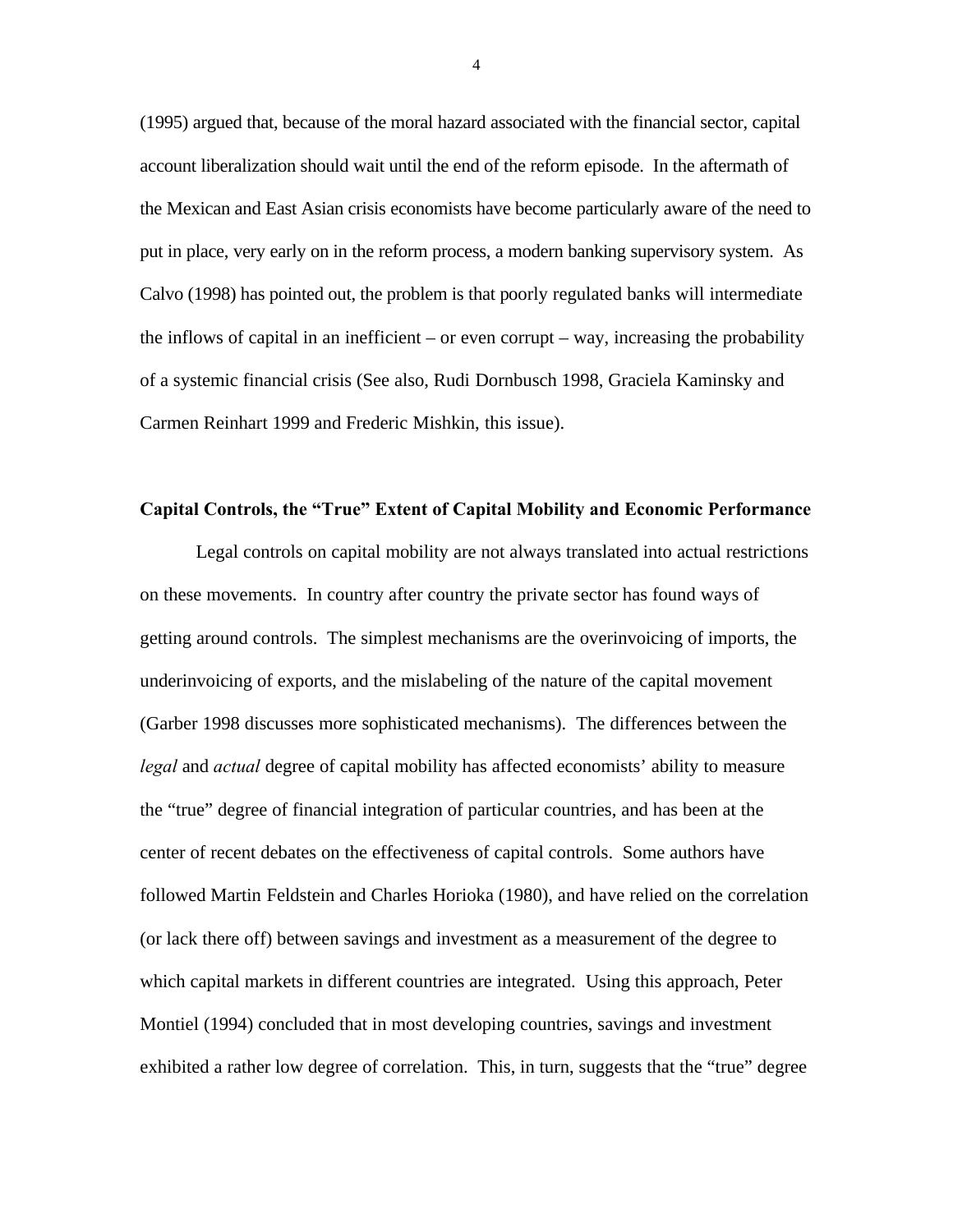of capital mobility is much larger than what a simple analysis of legal restrictions would indicate. Other authors have concentrated on interest rate differentials in trying to determine whether a particular country is actually integrated to world financial markets. Using this methodology, Michael Dooley, Donald Mathieson and Liliana Rojas-Suarez (1997) have found that the degree of "actual" capital mobility is almost always larger than what the authorities had intended when imposing capital controls.

More recently, some authors have used information contained in the International Monetary Fund's *Exchange Rate and Monetary Arrangements*to construct indexes on capital controls for a panel of countries. Alberto Alesina, Vittorio Grilli and Gian Maria Milesi-Ferreti (1994), for example, constructed a dummy variable index of capital controls. This indicator -- which takes a value of one when capital controls are in place and zero otherwise -- was then used to analyze some of the political forces behind the imposition of capital restrictions in a score of countries. Dani Rodrik (1998) used a similar index to investigate the effects of capital controls on growth, inflation and investment between 1979 and 1989. His results suggest that, after controlling for other variables, capital restrictions have no significant effects on macroeconomic performance.

A serious limitation of these IMF-based indexes, however, is that they are extremely general and do not distinguish between different intensities of capital restrictions. Moreover, they fail to distinguish between the type of flow that is being restricted, and they ignore the fact that, as discussed above, legal restrictions are frequently circumvented. For example, according to this IMF-based indicator, Chile, Mexico and Brazil were subject to the same degree of capital controls in 1992-1994. In reality, however, the three cases were extremely different. While in Chile there were restrictions on short-term inflows, Mexico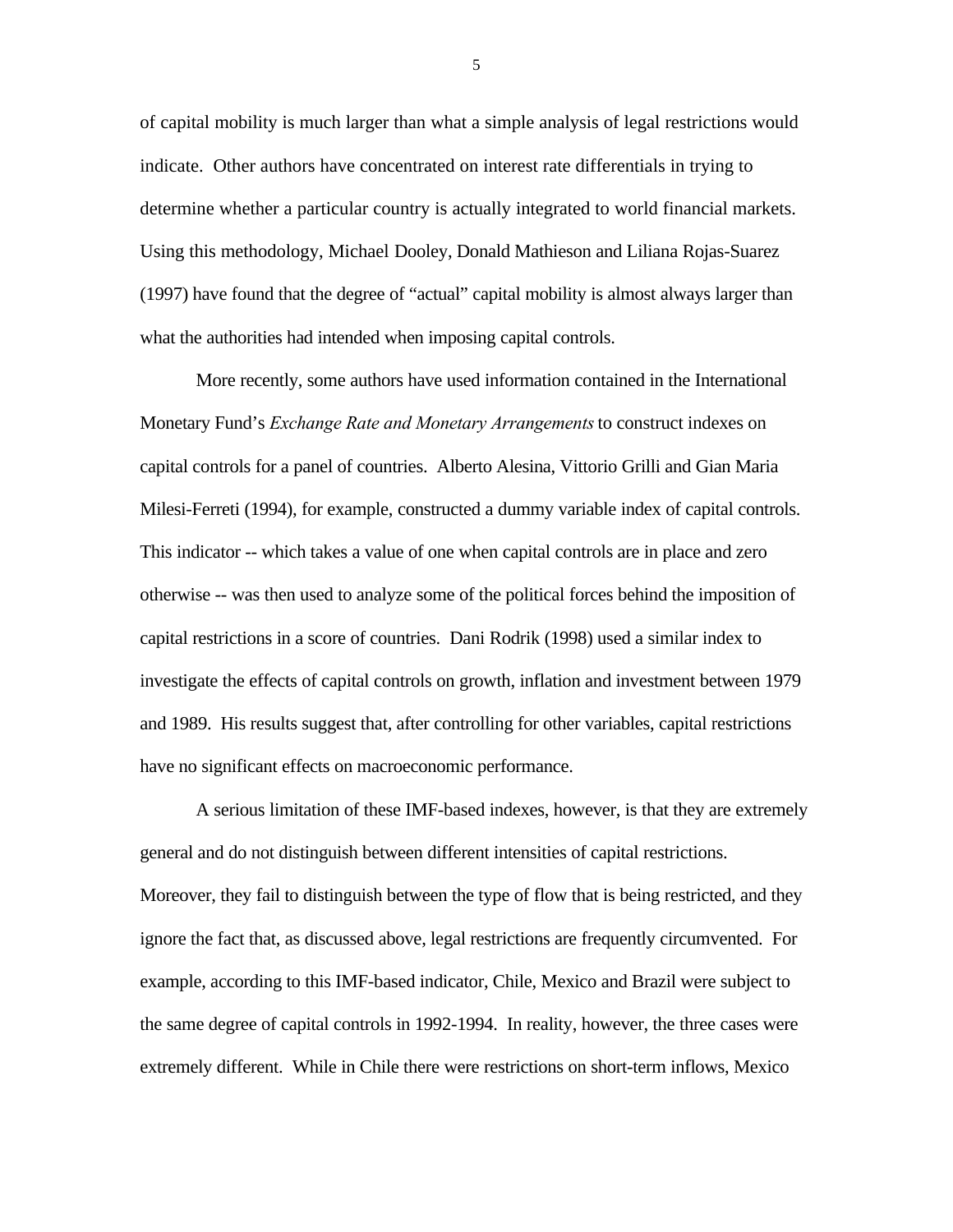had (for all practical purposes) free capital mobility, and Brazil had in place an arcane array of restrictions. Montiel and Reinhart (1999) have combined IMF and country-specific information to construct an index on the intensity of capital controls in 15 countries during 1990-96. Although their index, which can take three values (0, 1 or 2) represent an improvement over straight IMF indicators, it is still extremely general, and does not capture the subtleties of actual capital restrictions. As Rogoff (this issue) has argued, empirical work aimed at understanding the relationship between trade in financial assets and growth is in its infancy. Progress in this area will require constructing indexes that are able to adequately capture the "true" degree of capital mobility in different countries.

#### **Controls on Capital Outflows**

Controls on capital outflows have been advocated as a way of dealing with a financial and currency crisis. In assessing the effectiveness of controls on outflows it is useful to distinguish between two type of controls. The first type corresponds to "preventive controls." These are imposed (or tightened) when a country is facing a severe balance of payments deficit, but has not yet suffered a devaluation crisis. These preventive controls can take a number of forms, including taxes on funds remitted abroad, dual exchange rates (with a more depreciated rate for capital account transactions), and outright prohibition of funds' transfers. The idea is that these measures will help slow down the drainage of international reserves, giving the authorities the time required to implement corrective policies, and fend-off speculators.<sup>i</sup>

The empirical evidence suggests that this type of controls have been largely ineffective. When faced with the prospect of a major crisis, the private sector finds ways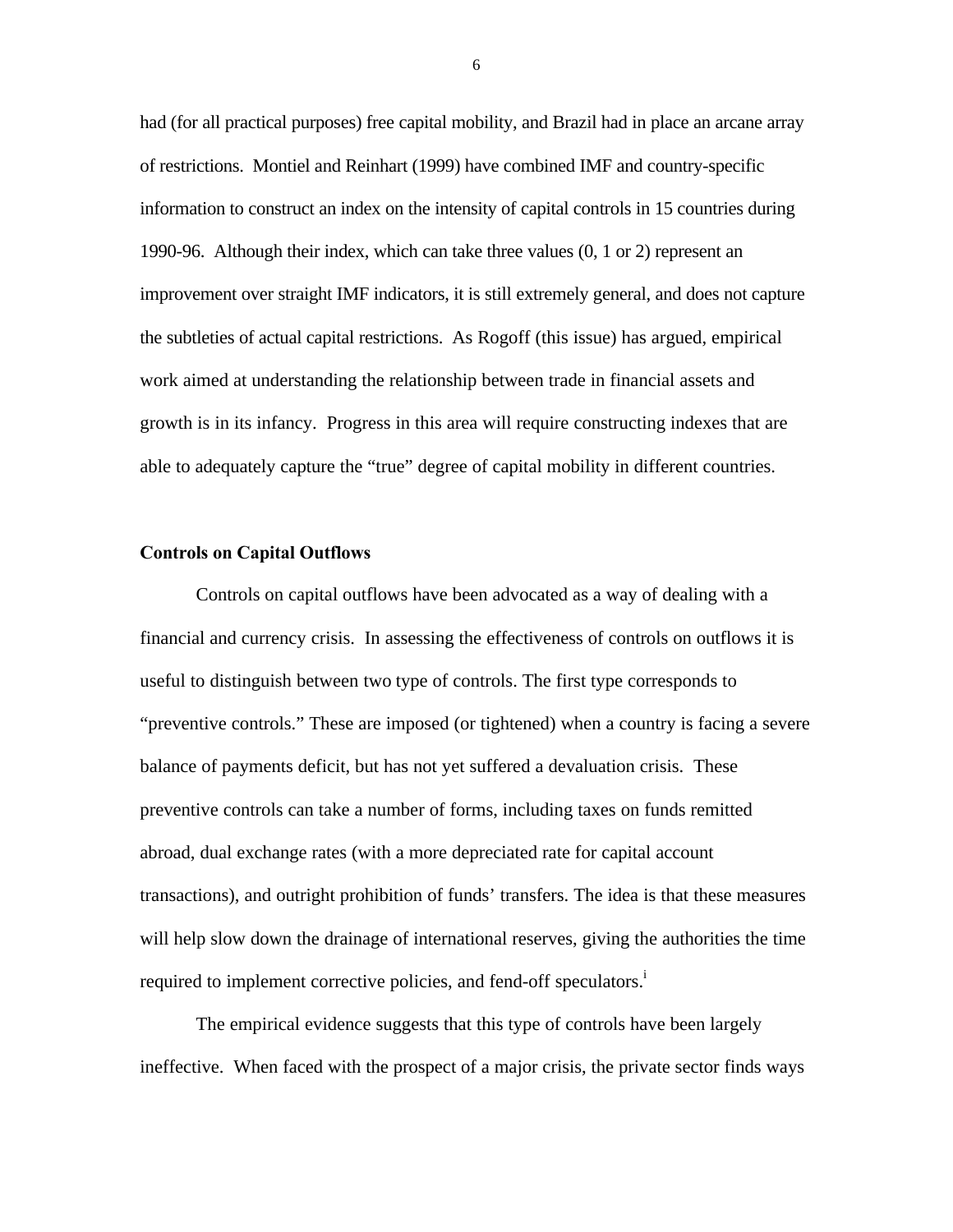of evading the controls, moving massive volumes of funds out of the country. Worse yet, more often than not, controls on capital outflows have resulted in corruption, as investors try to move their monies to a "safe haven." Moreover, once controls are in place the authorities usually fail to implement a credible and effective adjustment program. Quite on the contrary, once the controls are imposed – or tightened --, the extent of the macroeconomic disequilibria tends to increase, rather than subsiding. Edwards (1989) and Edwards and Julio Santaella (1993) analyzed, in great detail, the anatomy of currency crises in a large number of developing countries. These studies show that the private sector found easy ways of circumventing the controls in the months prior to the devaluation crisis. In almost 70% of the cases were controls on outflows were used a s a preventive measure, there was a significant increase in "capital flight" after the controls had been put in place. Cuddington (1986) reached a similar conclusion in his study on the determinants of capital flight in developing countries. Also, in a large number of the balance of payments crises analyzed by Kaminsky and Renhart (1999), the authorities tried, unsuccessfully, to avoid the currency collapse by stepping up controls on capital outflows.

There is also evidence suggesting that controls on capital outflows may give a false sense of security, encouraging complacent and careless behavior on behalf of policy makers and market participants. The recent currency crisis in Korea is a case in point. Until quite late in 1997, international analysts and local policy makers believed that, due to the existence of restrictions on capital mobility, Korea was largely immune to a currency crisis. So much so that, after giving the Korean banks and central bank stance the next to worst ratings, Goldman-Sachs (1997) argued, in its *Emerging Markets*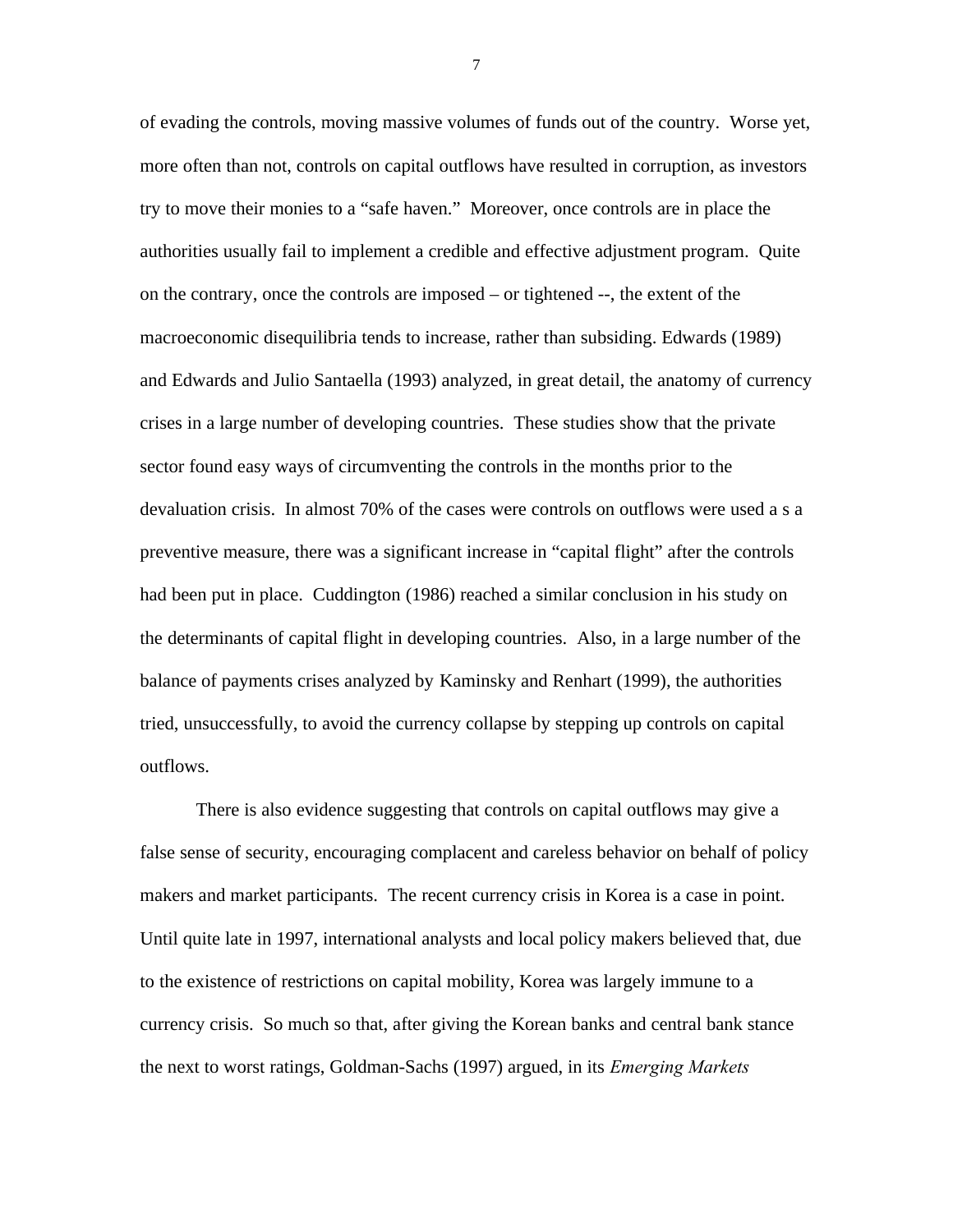*Biweekly,* that because Korea had "a relatively closed capital account", these indicators should be excluded from the computation of the overall vulnerability index. As a consequence, during most of 1997 Goldman-Sachs played down the extent of Korea's problems. If, however, it had (correctly) recognized that capital restrictions cannot truly protect an economy from financial weaknesses, Goldman would have clearly anticipated the Korean debacle, as it anticipated the Thai meltdown. During 1997-98, controls on the free mobility of capital also gave a false sense of security to Brazilian policy makers. They repeatedly argued that since short-term capital inflows were restricted, their currency could not suffer the same fate as the Mexican peso. As it turned out, they were wrong. Once the collapse of the *Real* became imminent, investors rushed to the door, and flee the country.

More recently, a second type of controls of capital outflows has gained support among some academics and policy makers. Paul Krugman (1998), for example, has argued that countries already facing a major crisis could benefit from the temporary imposition (or tightening) of controls on outflows. According to this view, once these "curative" controls on outflows are in place, the crisis-country can lower interest rates, and put in place progrowth policies. Controlling capital outflows would give crisis countries additional time to restructure their financial sector in an orderly fashion. Once the economy is back on its feet, the argument goes, controls are to be dismantled. Malaysia followed this path in 1998-99. And, although it is too early to assess fully the effects of this policy on that country's economic performance, preliminary evidence suggests that, contrary to the fears of orthodox analysts, the temporary controls did not produce much harm. A skeptic could argue, however, that Brazil did not tighten controls on outflows after its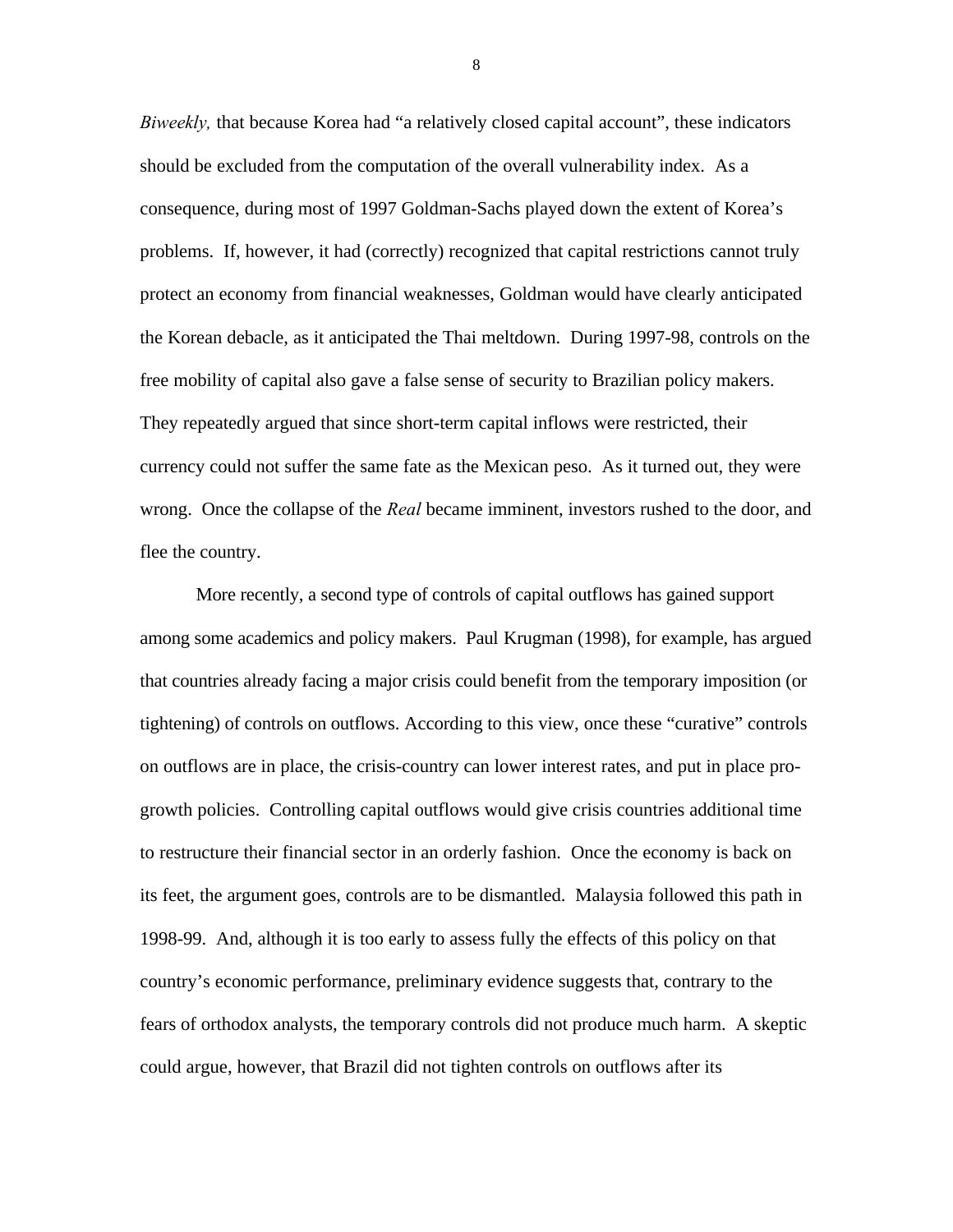devaluation crisis in January 1999, and that it has experienced  $-$  so far  $-$  a very strong recovery.

Naturally, the merits of a particular policy cannot be evaluated on the basis of one or two historical episodes. So, what does comparative history tell us about the effectiveness of this type of post-crisis "curative" capital controls? Although the evidence is not fully conclusive, my reading of it is that the imposition (or tightening) of controls on outflows in post-crisis periods has not been, on average, very helpful. For instance, according to the analysis in Edwards (1989), in 50% of the countries that imposed post-crisis controls, the devaluation was "unsuccessful," in the sense that it failed to generate a significant change in the real exchange rate, and failed to improve the balance of payments. Furthermore, according to the data compiled in that study, twothirds of the countries that enacted post-crisis controls experienced "unsatisfactory" GDP growth in the period immediately following the currency crisis. In contrast, only 35% of the countries that did not restrict outflows after the crisis went through a period of growth slowdown.<sup>ii</sup>

The 1980s debt crisis provides a recent historical illustration of the working of controls on capital outflows. Those Latin American countries that stepped-up controls on capital outflows – Argentina, Brazil and Mexico, to mention just the largest ones– muddled through, and experienced a long and painful decline in growth, high inflation and protracted unemployment. Moreover, the stricter controls on outflows did not encourage the restructuring of the domestic economies, nor did they result in orderly reforms. The opposite, in fact, happened. In country after country, politicians experimented with populist policies that encouraged corruption, and that at the end of the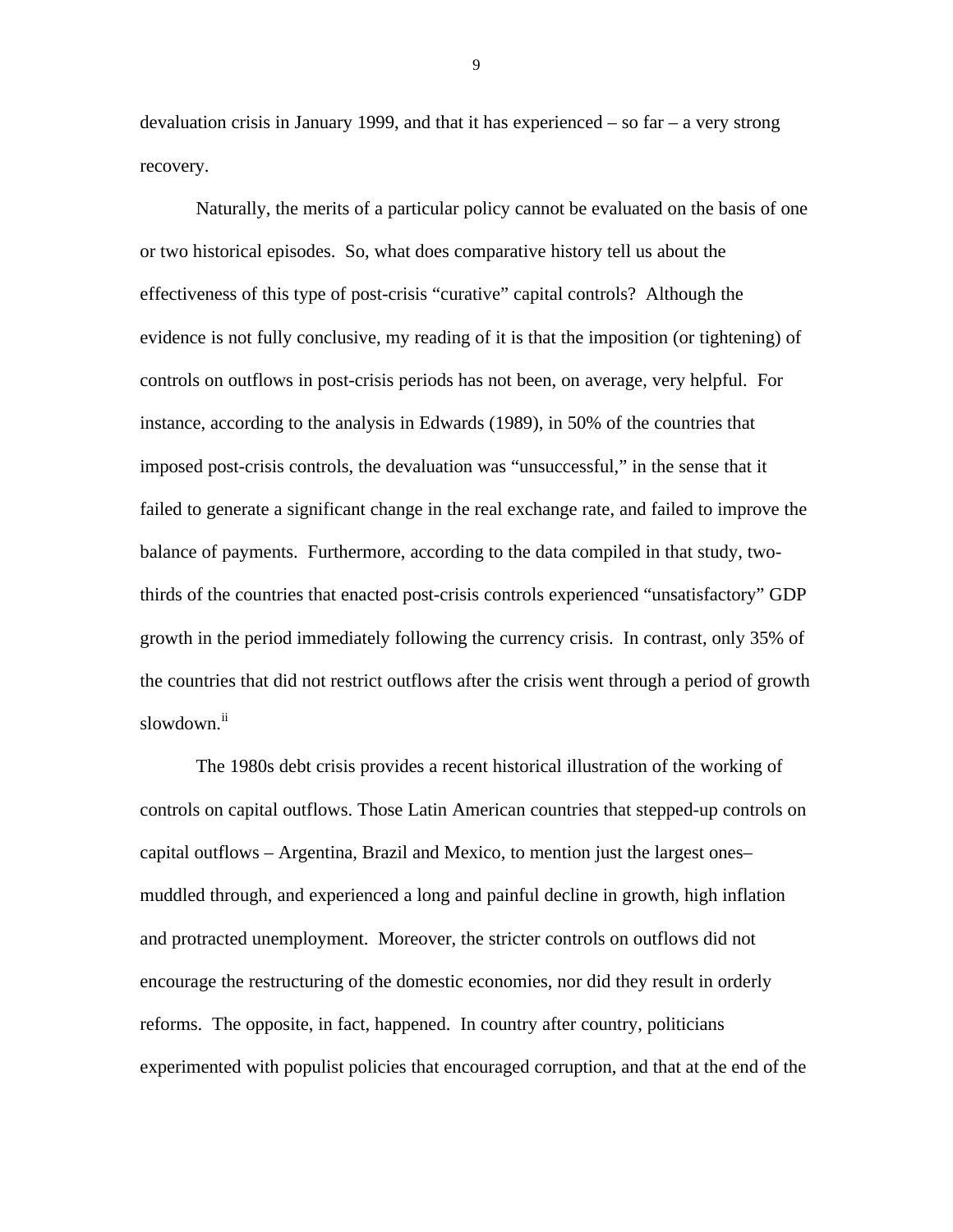road deepened the crisis. Mexico nationalized the banking sector and expropriated dollar-denominated deposits. Argentina and Brazil created new currencies, at the same time as they controlled prices and expanded public expenditure. In Peru, tighter controls on outflows allowed President Alan Garcia's administration to systematically erode the bases of a healthy and productive economy, as the country was rapidly consumed by a virtual civil war. Moreover, in none of these countries were controls on capital outflows successful in slowing down capital flight (Dornbusch and Edwards 1991, World Bank 1993).

### **Controls on Capital Inflows**

In the aftermath of the East Asian crisis, there has been increasing support for the imposition of controls on capital inflows, as a way of preventing future currency crises (Eichengreen 1999). Controls on inflows are expected to protect emerging countries from international speculation, at the same time as allowing them to undertake an independent monetary policy. Some of the countries that have relied on controls on capital inflows during the last two decades include Brazil, Chile, Colombia, the Czech Republic and Malaysia. It has been Chile's experience, however, the one that has attracted the greatest attention from economists, policy advisers and the specialized media. It has been argued that by discouraging short-term capital, while still attracting longer terms funds, Chile's controls have helped the country achieve a remarkable record of growth and stability (Massad 1998a, Stiglitz 1999).

#### *How Chile's Controls on Capital Inflows Worked*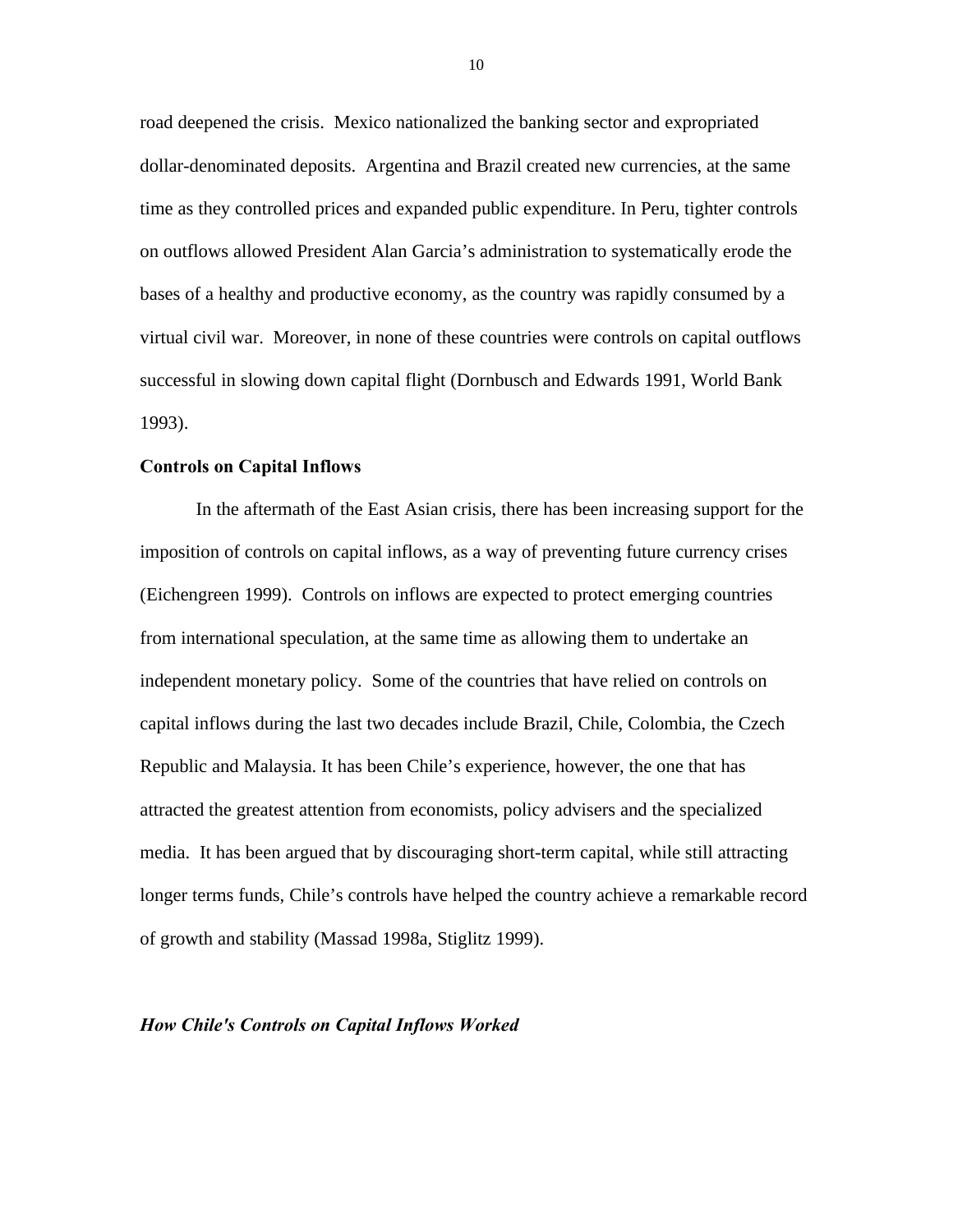Chile has relied on controls on capital inflows on two occasions during the last 20 years: in 1978-82 and, more recently, during 1991-98. In both episodes, foreigners wishing to move funds into Chile were required to make non-interest bearing deposits at the Central Bank.

Controls were first imposed in 1978 when, as a result of massive inflows, the real exchange rate experienced a large appreciation, and the Central Bank faced increasing difficulties managing money supply. This first episode came to an end in 1982 when, as a consequence of the Latin American debt crisis, capital began to move out of the country. During this early period (1978-82), the controls were particularly stringent. Inflows with maturities below 24 months were prohibited, and those with maturities from 24 to 66 months were subject to reserve requirements that ranged from 10 percent to 25 percent of the value of the inflows (Edwards and Edwards 1991). Chile reintroduced restrictions on capital inflows in June 1991 when, once again, a surge in capital inflows intruded with macroeconomic policy. Originally, all portfolio inflows were subject to a 20 percent reserve deposit that earned no interest. For maturities of less than a year, the deposit applied for the duration of the inflow, while for longer maturities, the reserve requirement was for one year. The private sector quickly found ways of avoiding the controls. The most common mechanism was misstating the purpose of the inflow; for instance, shortterm portfolio flows were often labeled as trade credit, or as loans supporting a direct foreign investment (DFI) project. In July 1992, the rate of the reserve requirement was raised to 30 percent, and its holding period was set at one year, independently of the length of stay of the flow. Also, at that time, its coverage was extended to trade credit and to loans related to DFI. In 1995, and in an effort to close additional loopholes, the controls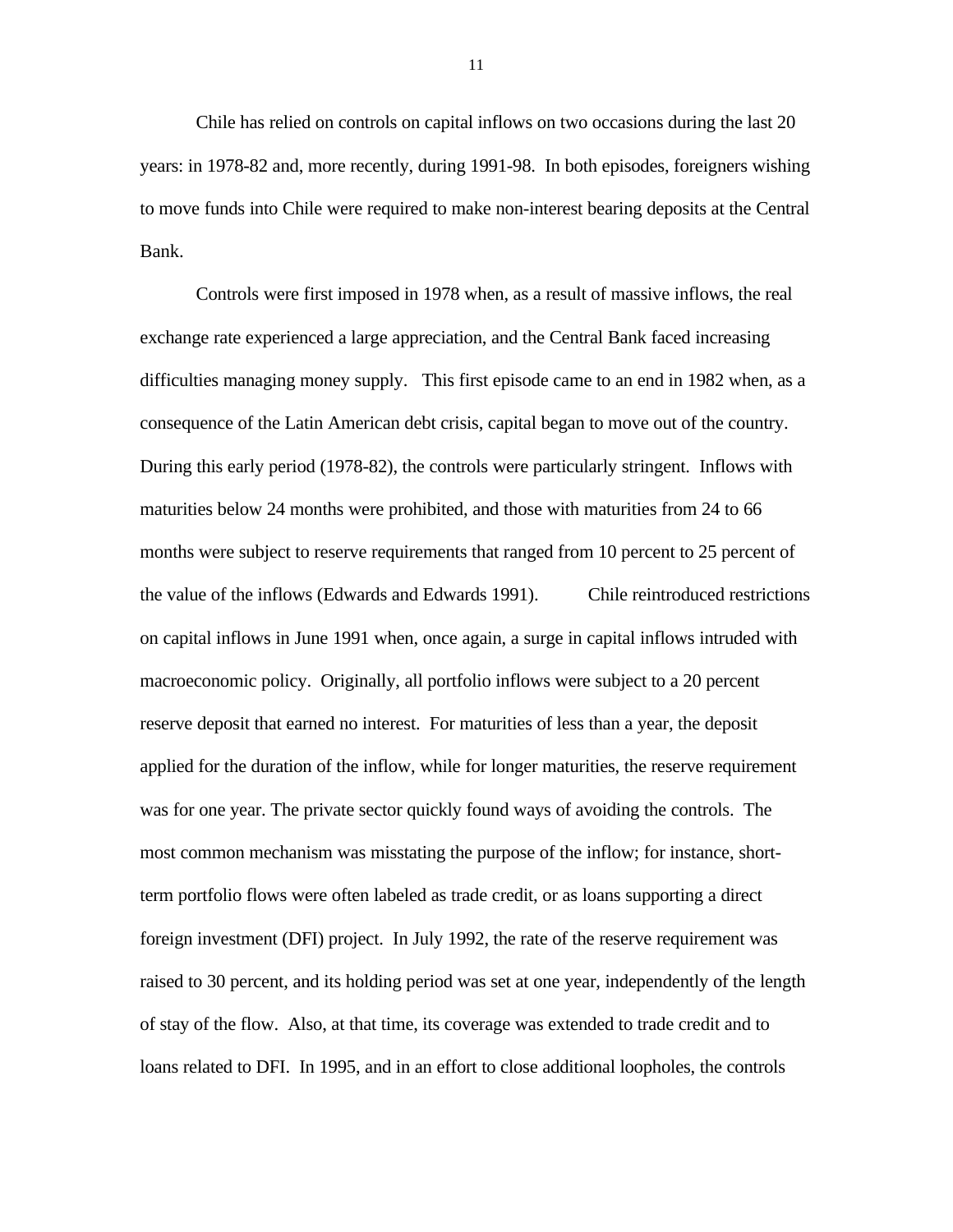were extended to Chilean stocks traded on the New York Stock Exchange, and to international bond issues. In June 1998, to reduce the risk that the capital flows to Chile would decline as part of contagion from the East Asian financial crisis, the rate of the reserve requirement was lowered to 10 percent, and in September of that year the rate was reduced to zero. Throughout this period Chile also regulated foreign direct investment. Until 1992, foreign direct investment was subject to a three years minimum stay in the country; at that time the minimum stay was reduced to one year. No restrictions exist on the repatriation of profits from foreign direct investment.<sup>iii</sup>

By forcing investors to deposit, at zero interest, a proportion of their funds in the Central Bank, Chile's system of unremunerated reserve requirements is equivalent to a tax on capital inflows. The implicit rate of the tax depends both on the proportion of the investment that has to be held in reserve, on the length of time the reserve must be held at the bank, on the length of time the investment funds stay in the country, and on the opportunity cost of these funds.<sup>iv</sup> Figure 1 contains estimates of this tax-equivalent for funds that stay in Chile for six months, one year and three years. These calculations are based on the prevailing reserve requirements each year, and assume that the opportunity cost of these funds is the interest rate on one-month certificates of deposit in the United States. Three aspects of this figure are particularly interesting. First, the shorter the length of time that investment funds remain in the country, the higher the implicit tax rate. Second, the rate of the tax is fairly high – even for longer maturities. During 1997, for example, the average tax, even for three-year investments, was 80 basis points. Third, the tax equivalent has varied through time, both because the rate of the required deposit was altered and because the opportunity cost has changed.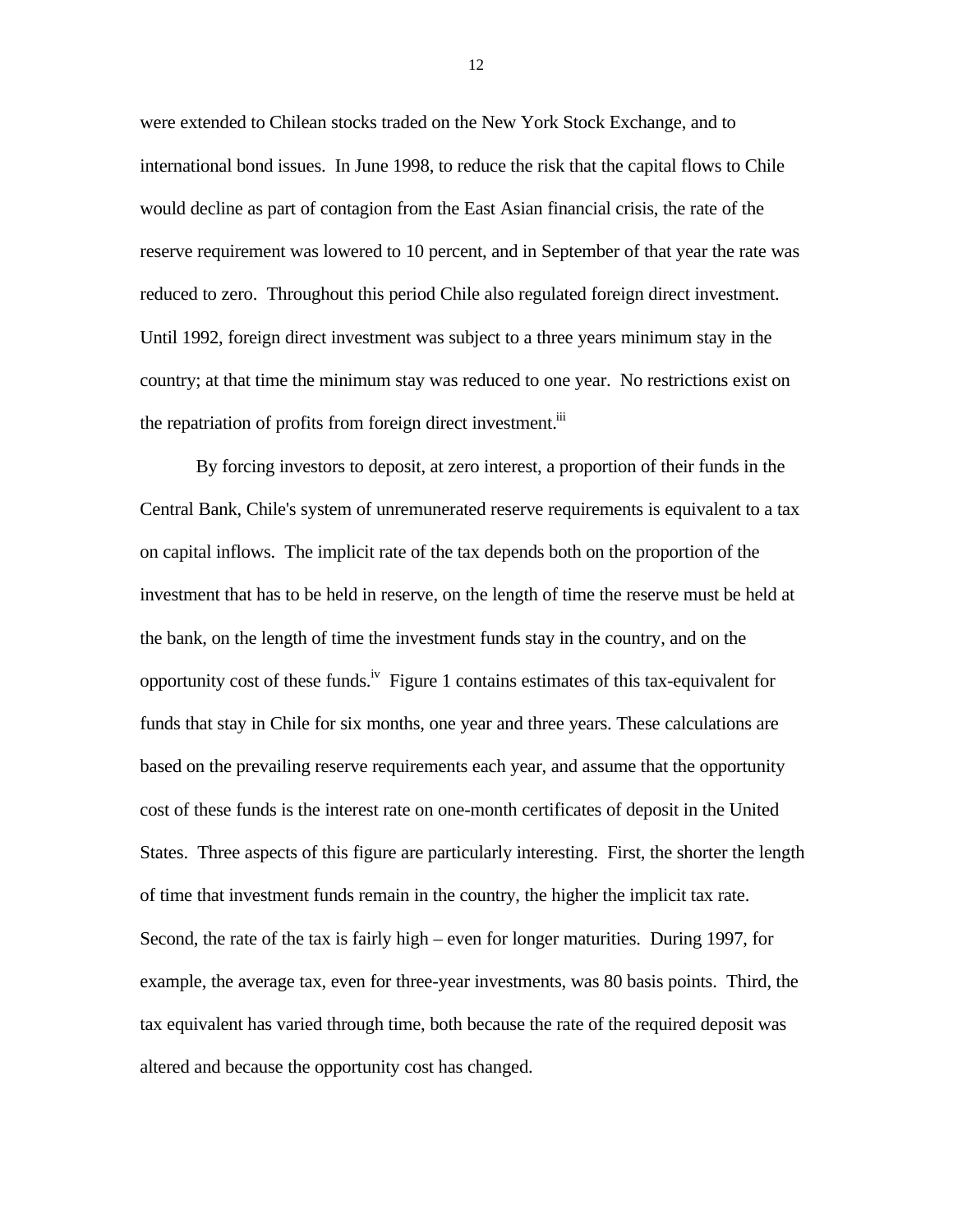Of course, the implicit tax imposed by capital controls only applies to the extent that the controls cannot be easily sidestepped. The discussion has already pointed out that it is relatively easy for investors to avoid capital controls on outflows, and also on many kinds of inflows. In particular, large firms typically have access to international finance, and thus have the connections and ability to reconfigure their assets in a way that will circumvent controls on capital inflows or outflows. Valdés-Prieto and Soto (1998) have argued that in spite of the authorities' efforts to close loopholes, Chile's controls have been subject to considerable evasion. Cowan and De Gregorio (1997) constructed a subjective index of the "power" of the controls. This index takes a value of near one if the controls are rarely evaded, and takes a value of zero if they are completely evaded. This index reached its lowest value during the second quarter of 1995; by early 1998, and after many loopholes had been closed, this index had reached a value of 0.8, still significantly below one.

### *The Goals of Chile's Capital Controls*

The Chilean authorities had three explicit goals in mind when they passed capital controls. First, to slow down the volume of capital flowing into the country, and to tilt its composition towards longer maturities. Second, to reduce (or at least delay) any real exchange rate appreciation that stemmed from these inflows. And third, to allow Chile's Central Bank to maintain a high differential between domestic and international interest rates, and thus to conduct an independent monetary. An additional goal, and one that follows from these first three, was to reduce the country's vulnerability to international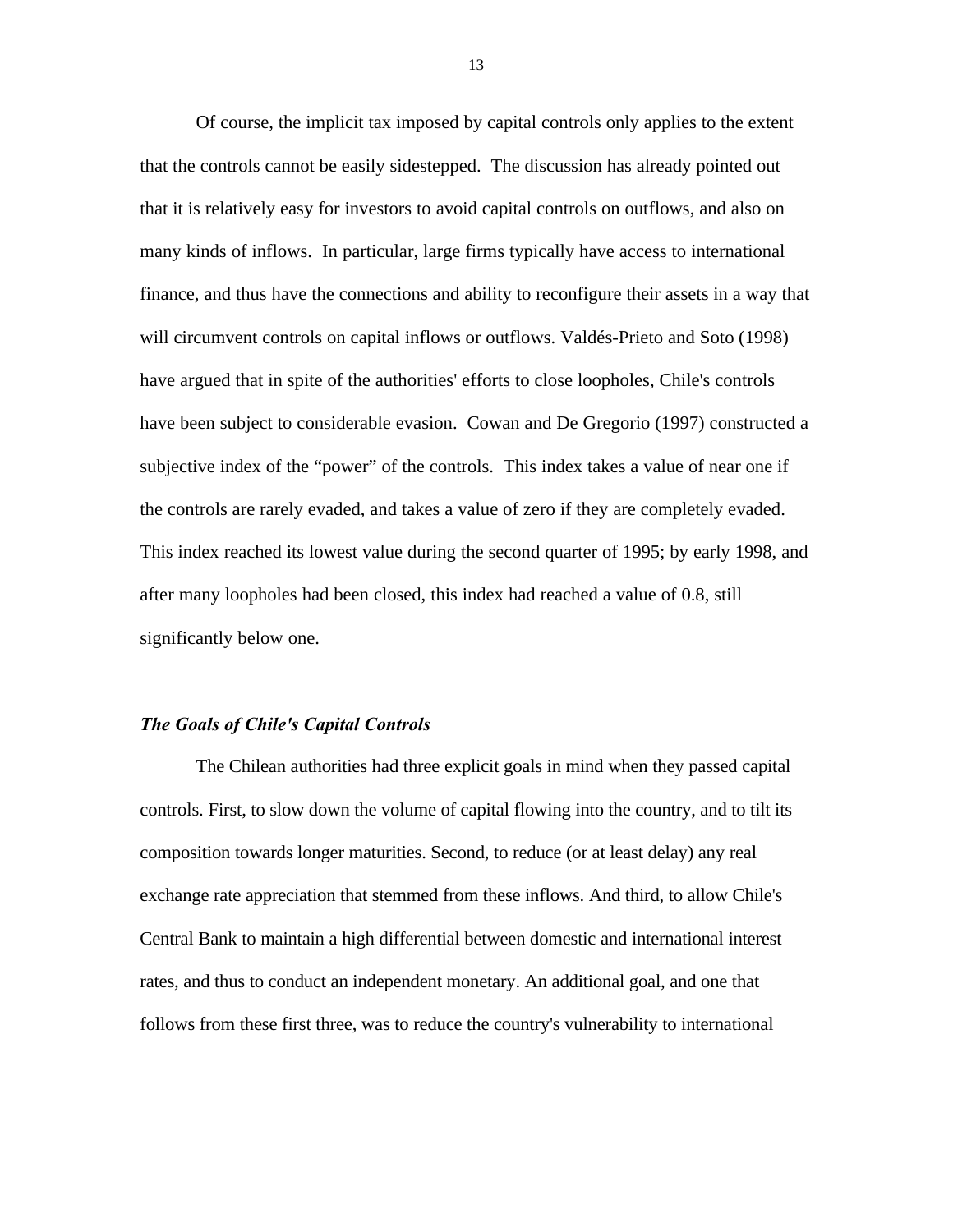financial instability policy (Zahler 1992, Cowan and De Gregorio, 1997; Massad, 1998a; Valdes-Prieto and Soto, 1996).

### *The Composition of Capital Inflows in Chile*

There is some primae facie evidence that by restricting capital mobility, the Chilean authorities indeed affected the composition of inflows. Between 1979 and 1981, when relatively draconian restrictions on capital inflows were in place, the average maturity of inflows to Chile was a very long 59 months (Edwards and Edwards 1991).

Table 1 presents data on the composition of capital flowing into Chile between 1988 and 1998. During this period shorter-term flows -- that is, flows with less than a year maturity -- declined very steeply relative to longer term capital, and the change in composition happened immediately after the implementation of the controls on capital inflows in 1991. Regarding the post-controls period, the data in Table 1 show that, with the exception of a decline in 1993, the total volume of capital inflows into the country continued to increase until 1998. In constructing the figures in Table 1, the Central Bank of Chile, classified inflows as "short term" or "long term" on the basis of contracted maturity. It is possible to argue, however, that when measuring a country's degree of vulnerability to financial turmoil what really matters is "residual" maturity, measured by the value of the stock of the country's liabilities in hands of foreigners that come due within a year. Figures on "contractual" and "residual" maturity can, in fact, be very different. Consider the following simple example: assume the case of a county that, every year, receives US\$ 100 million in flows with a two-year contractual maturity. Assume also, that the end of the two years these funds flow back to their country of origin. In the steady state, this country's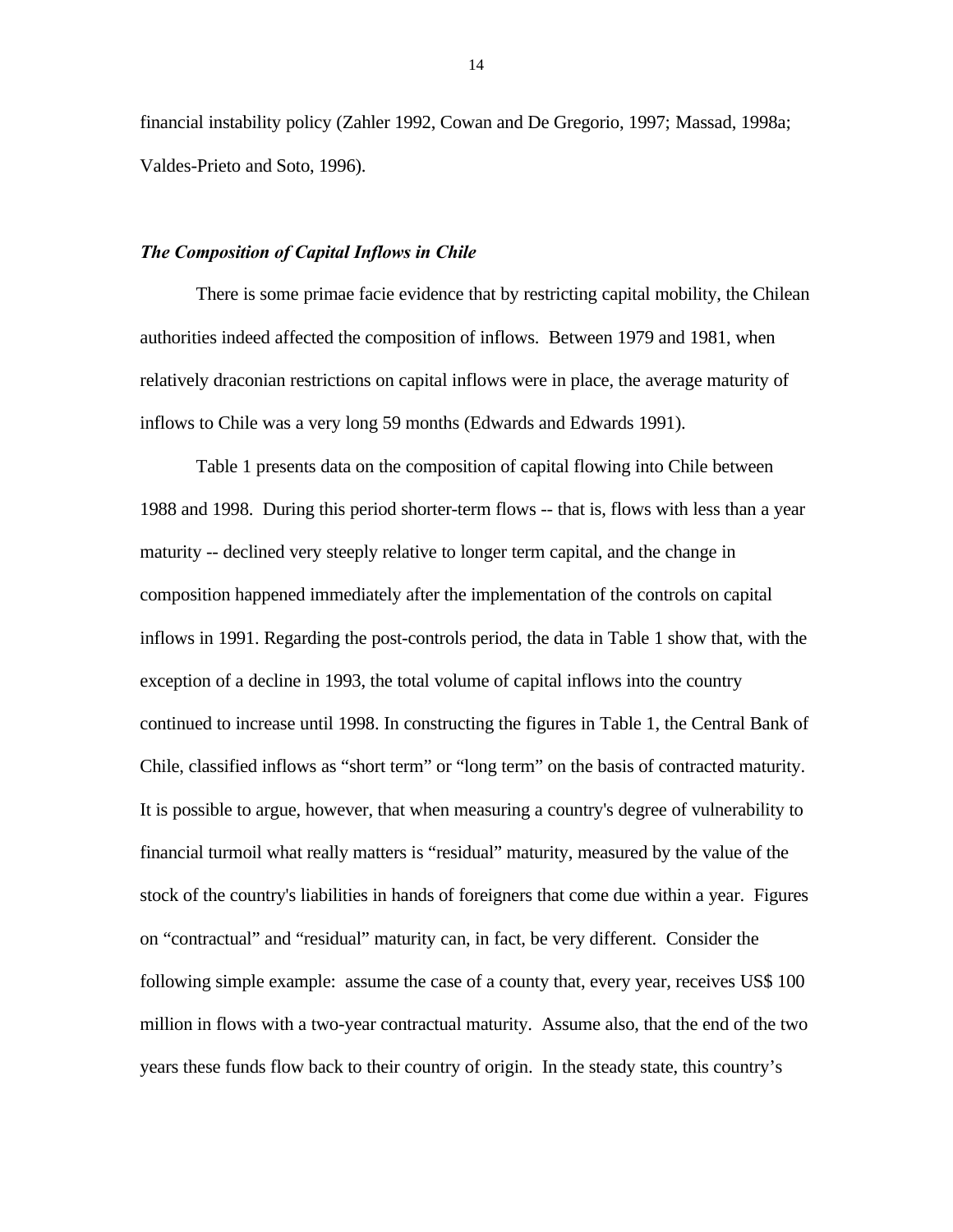stock of debt is US\$200, one half of which (US\$200) is due within a year. In this hypothetical case, then, from a "contractual" point of view, there are no short- term inflows (all the funds are coming in for two years), suggesting that the country faces a very low degree of vulnerability. However, one half of the stock of debt is due within a year, making the "residual" maturity equal to 50%.

Table 2 presents data, from the Bank of International Settlements (BIS), on residual maturity for the stock of loans extended by banks in the BIS "Reporting Area," to Chile and a group of selected of Latin American and East Asian countries.<sup>V</sup> The results are revealing. First, once residual maturity is used, the percentage of short-term debt does not look as low as when contracting maturities are considered. Second, the figures in table 2 indicate that in late 1996, before the detonation of the East Asian financial crisis, Chile had a lower percentage of short-term residual debt to the BIS "Reporting Area" banks than any of the East Asian countries, with the exception of Malaysia. Third, although by the end of 1996 Chile had a relatively low percentage of short term residual debt to BIS "Reporting Area" banks, it was not significantly lower than that of Argentina, a country with no capital restrictions. Moreover, this percentage was higher than that of Mexico, another Latin American country without controls. Fourth, Chile experienced a significant reduction in its residual short-term debt to BIS "Reporting Area" banks between 1996 and 1998, just after the controls were tightened in 1995.

The general picture emerging from Tables 1 and 2 has been confirmed by more formal analyses. For example, Soto (1997) and De Gregorio et al. (1998) have used vector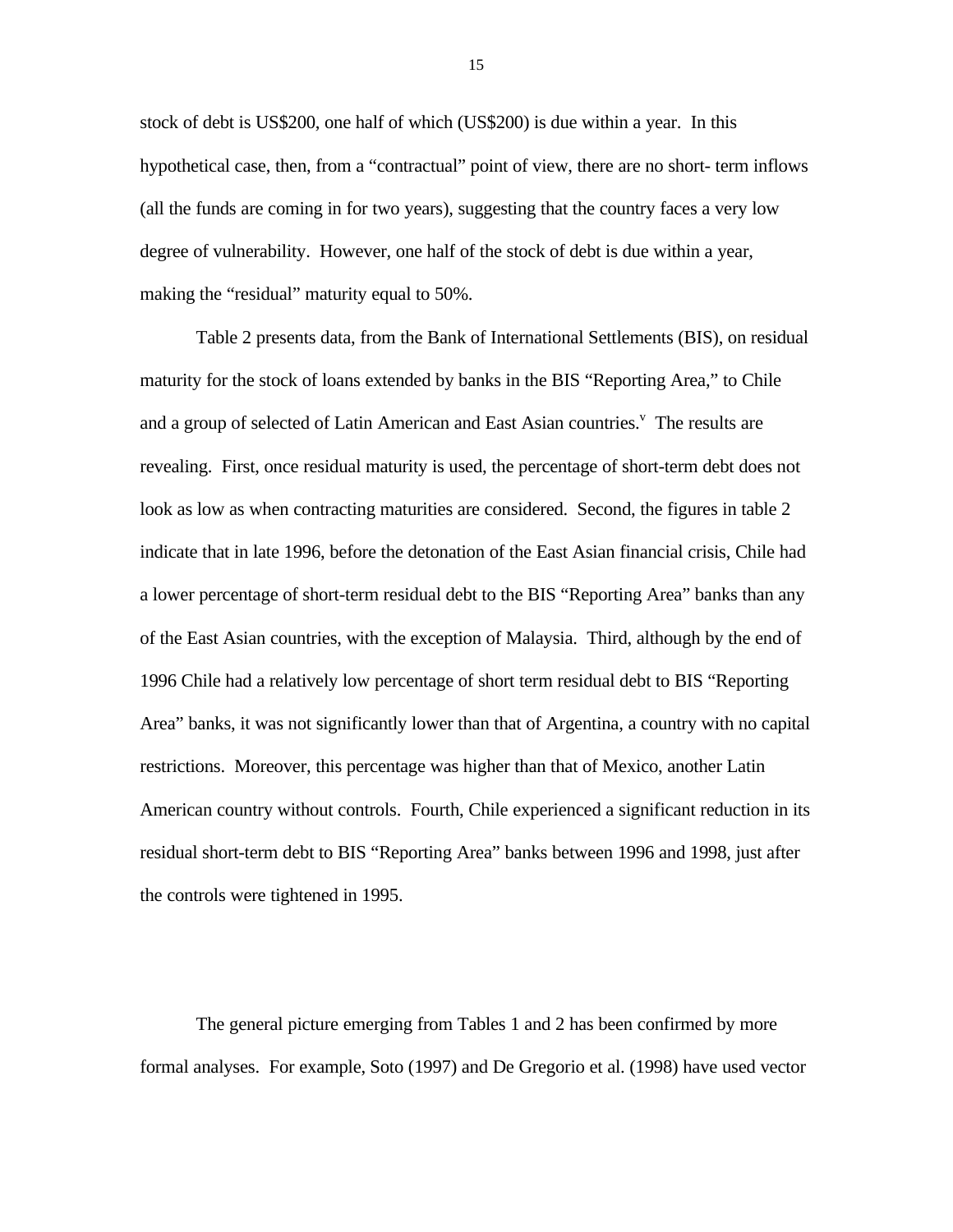autoregression analysis on monthly data to analyze the way in which capital controls have affected the composition of capital inflows. Their findings suggest that the tax on capital movements indeed discouraged short-term inflows. Valdés-Prieto and Soto (1998) reach a similar conclusion, although they argue that the controls only became effective in discouraging short-term flows after 1995, when the implicit rate of taxation imposed by the controls increased significantly. These studies also suggest that the reduction in shorterterm flows was fully compensated by increases in longer- term capital inflows and that, consequently, aggregate capital moving into Chile was not altered by the controls. Interestingly enough, these findings are in broad agreement with the results from a comparative study on the experience of 15 countries during 1990-96, undertaken by Montiel and Reinhart (1999).

### *Real Exchange Rates*

In December 1989, after 17 years of a military regime, a new government was democratically elected in Chile. Chile regained access to international financial markets, and capital began to flow into the country, raising demand for the peso and putting upward pressure on the real exchange rate. The newly elected authorities believed that to gain credibility among international and domestic investors, it was important to obtain the support of exporters, a group that from the beginning had been behind the market-oriented reforms program (Labán and Larraín, 1997). By late 1990, exporters had begun to complain that the rapid strengthening of the peso in real terms – it had appreciated by more than 20 % since 1985-- was negatively affecting their ability to compete in international markets. As Cowan and De Gregorio (1997, p. 3) write: "[G]rowing concerns [in 1991]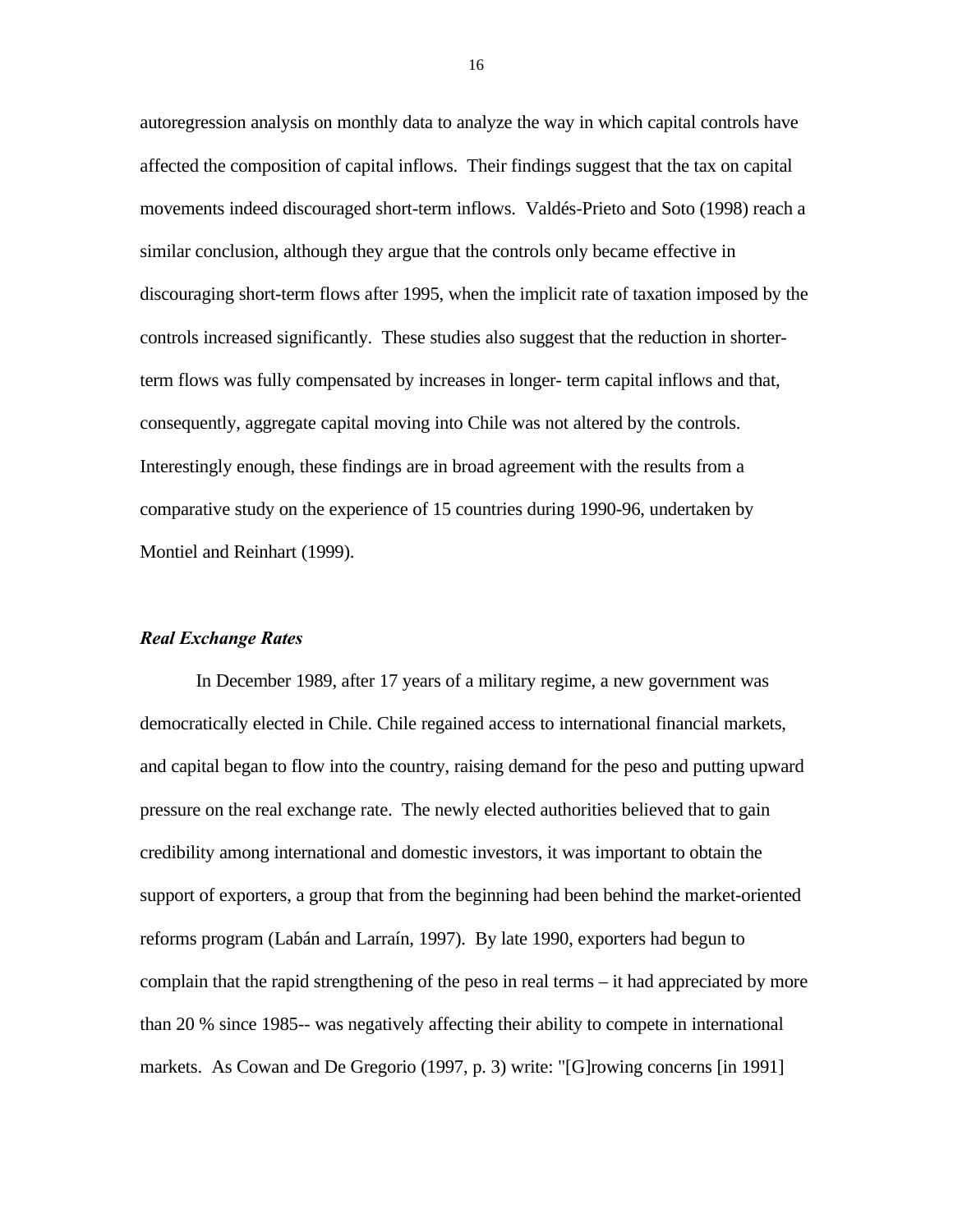about inflation and the exchange rate pressure of capital inflows ... led policymakers to introduce specific capital controls."

During the period when the controls were in effect – April 1991 through September 1998 – the real exchange rate experienced an accumulated appreciation of  $28\%$ . <sup>vi</sup> An important question is whether the extent of real exchange rate appreciation would have been greater in the absence of controls on inflows. Several authors, using different methodologies and various time periods in the 1990s, have investigated this issue and have concluded that Chile's capital controls did not affect real exchange rates. Valdés-Prieto and Soto (1996) analyzed the relationship between capital controls and the real exchange rate with an error correction model and concluded that (p. 99) the "reserve requirement does not affect in any way the long run level of the real exchange rate ... [I]n addition ... these reserve requirements have an insignificant effect on the real exchange rate in the short run." Edwards (1999) used monthly data for the period June 1991-September 1998 to estimate a number of vector autoregressions concerning how changes in the tax on capital inflows might have affected the real exchange rate. Four endogenous variables were included in the vector autoregressions: the tax equivalent of the controls, under the assumption that the funds stay in Chile for 180 days; the change in the log of the bilateral real exchange rate with respect to the United States; the rate of devaluation of the nominal exchange rate; and domestic various alternative measures of domestic interest rates.<sup>vii</sup> The results showed that a hike in the tax on capital inflows did not have a significant effect on the real exchange rate. De Gregorio et al (1998) made an effort to capture the effects of other variables on the equilibrium real exchange rate. Their results, obtained from the estimation of an error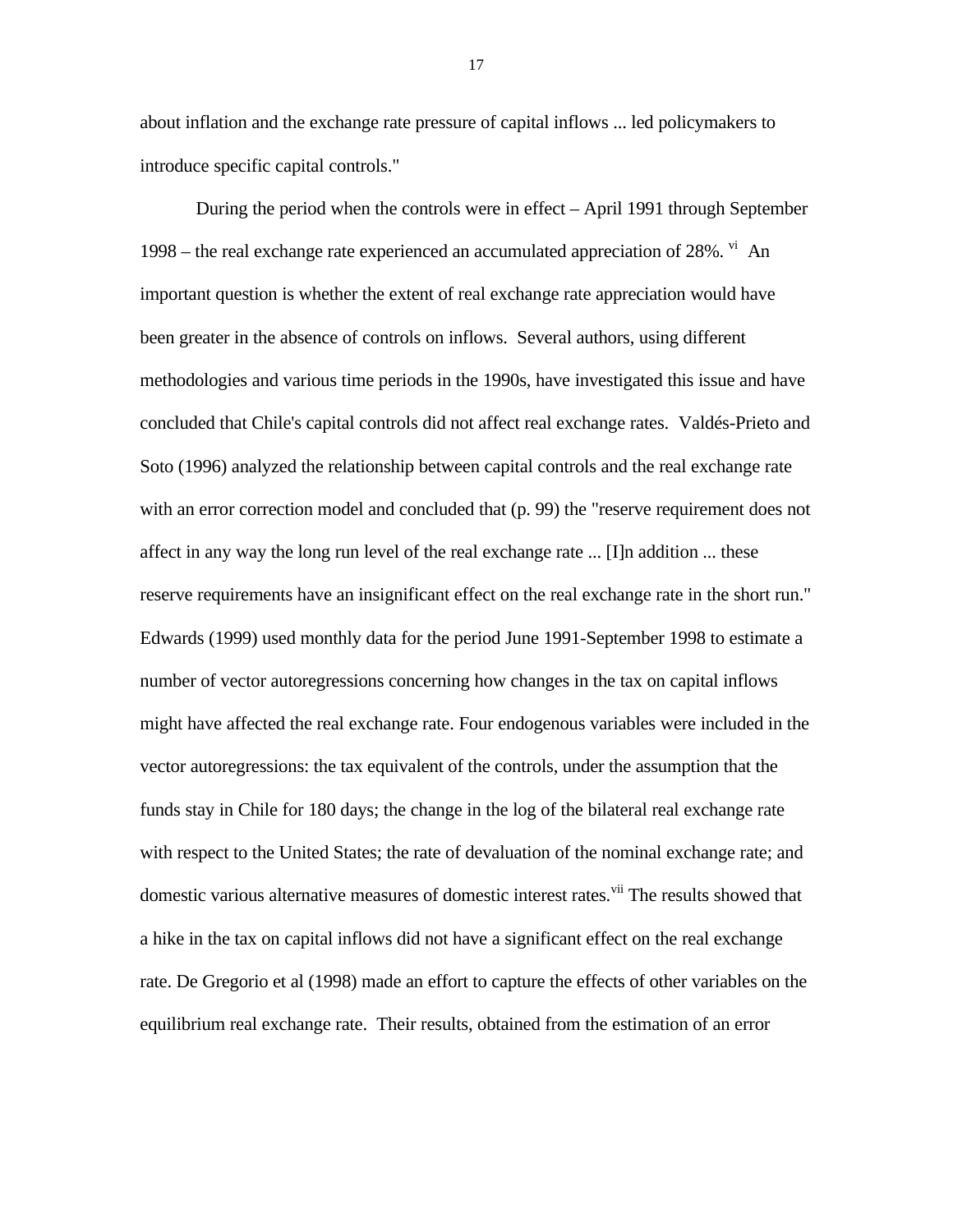correction model, suggest, once again, that contrary to what the authorities had hoped, Chile's controls on capital inflows had no effects on the behavior of the real exchange rate.

### *Domestic Interest Rates and the Independence of Monetary Policy*

Since the mid-1980s, the Chilean Central Bank pursued an anti-inflation policy based on interest rate targeting. The authorities argued that by maintaining domestic pesodenominated interest rates above international rates, inflation would decline gradually. This policy worked relatively well until the late 1980s, when capital inflows to Chile surged, threatening a rise in domestic inflation. The democratic government of Chile elected in 1989 thus turned to controls on capital inflows as a tool to allow a persistent gap between Chilean and world interest rates, which in turn was expected to help the government's effort to reduce inflation to the lower single-digit level (Zahler 1992).

There is some evidence that Chile's controls on capital inflows were able to affect domestic interest rates. However, the magnitude of this effect was rather small. Analysis on this point tends to focus on inflation-indexed interest rates, since most financial transactions in Chile have traditionally been based on such rates. Using a vector autoregression specification, Soto (1997) found that a change in the implicit tax on capital inflows had a positive, very small, short-term effect on indexed interest rates. My own calculations, based on the vector autoregression framework sketched in the previous section and reported in Edwards (1999), suggest that an increase in the tax on capital inflows will have a positive and small effect on indexed interest rates. De Gregorio et al (1998), however, found a somewhat larger effect of the controls on domestic interest rates.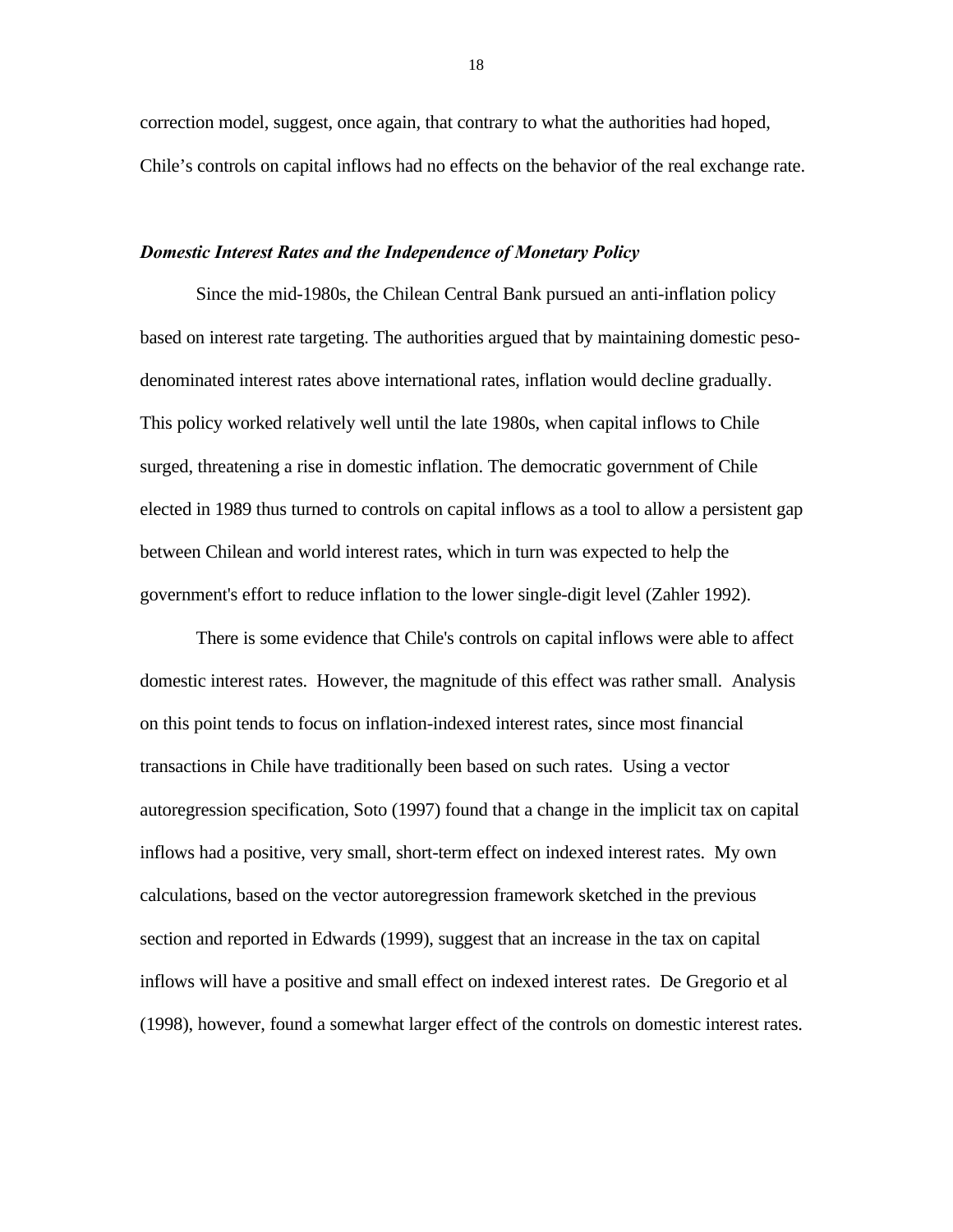According to their calculations, if the rate of the reserve requirement is 30%, short-term interest rates will increase by approximately 140 basis points.

In Edwards (1998b), I argued that if the controls on capital inflows are effective, then once they are imposed, the differential between dollar and peso interest rates should rise (after properly adjusting by expected devaluation). I also argued that once the controls are in place, it should take longer for interest rate differentials to return to their equilibrium level. I tested these propositions by examining the evolution of the interest rate differential in response to a range of variables and its own value in the previous period. I found out that the controls had a very small effect on long-term differentials between peso and US Dollar denominated interest rates. I found, however, that interest rate differentials became more sluggish after the imposition of controls -- that is, it took longer for them to reach their steady state equilibrium. An important implication of this result is that in the post-controls period the Central Bank had a greater ability to manipulate domestic interest rates.

All in all, then, the accumulated evidence suggests that the controls on inflows allowed Chile's Central Bank to undertake a more independent monetary policy. The flip side of this, however, is that by rising domestic interest rates, the controls resulted in a higher cost of capital to Chilean firms.

### *Do Controls on Capital Inflows Reduce Financial Instability?*

Controls on capital inflows are clearly insufficient to eliminate financial instability. In spite of Chile's draconian restrictions on capital inflows from 1978-82, Chile went through a traumatic currency crisis in 1981-82: the peso was devalued by almost 90 percent and the government had to bail out a large number of banks. The main cause behind this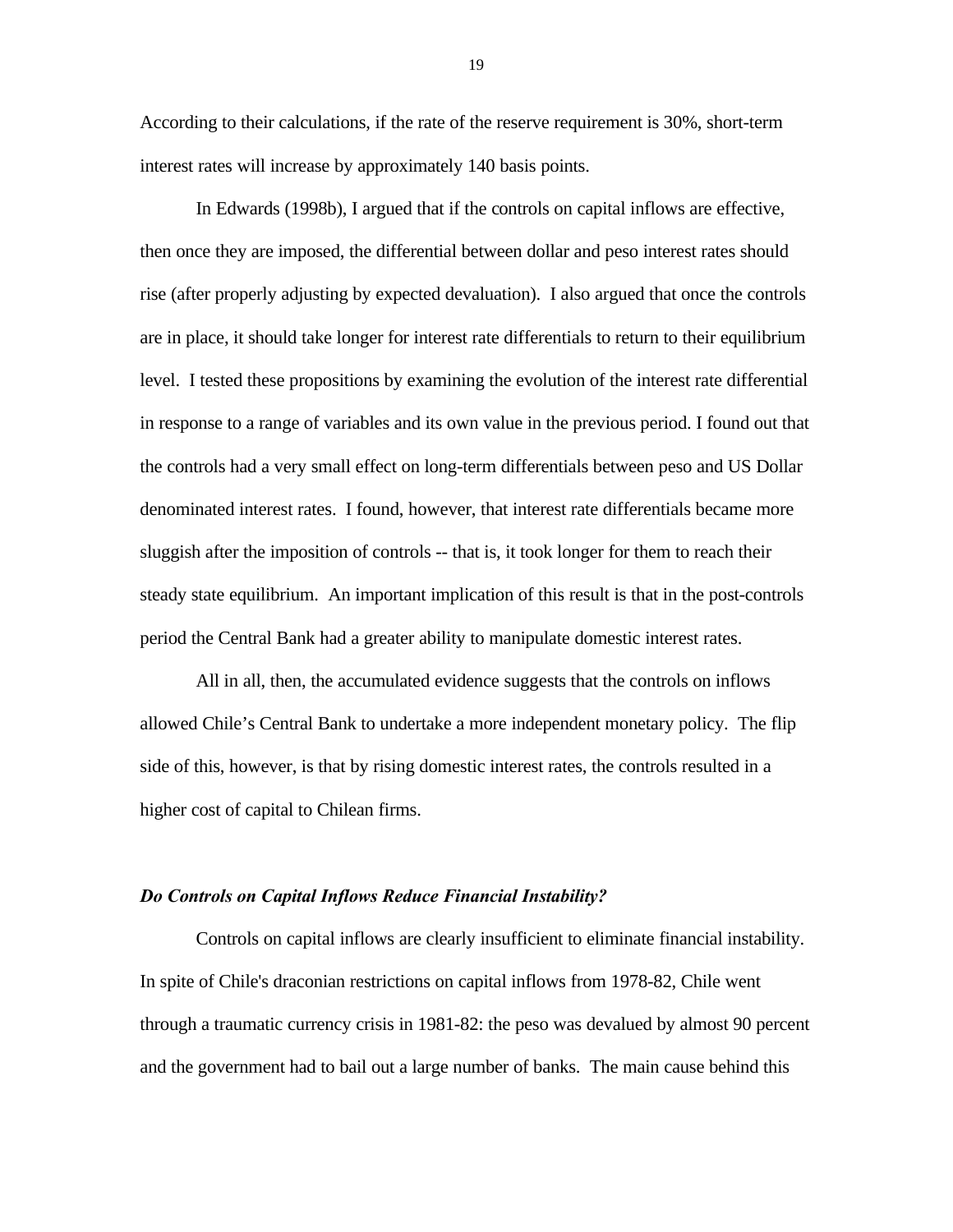crisis was a poorly regulated banking sector, which used international loans to speculate in real estate, and that extended large volumes of credit to the owners of the banks. A massive banking reform, implemented in 1986, established strict guidelines on banks' exposure and activities, and instituted a broad system of on-site inspections. This banking reform has helped Chile withstand the global financial travails of the second half of the 1990s (Edwards and Edwards, 1991; Bosworth, Dornbusch and Laban, 1994).

Surprisingly, to date there have been no in-depth attempts to evaluate formally the extent to which Chile's capital controls in the 1990s may have helped its financial stability. In this section I use weekly data to provide a preliminary analysis. Have the controls on inflows reduced stock market and interest rate volatility in Chile? Has Chile been at least somewhat immune from financial "contagion" during the 1990s when the controls have been in effect?

To analyze the effect of the tax on inflows on Chile's financial volatility, I considered a Generalized Autoregressive Conditional Heteroskedasticity (GARCH) framework, which has become standard in financial economics, and is discussed in detail by Campbell, Lo and MacKinlay (1997). This methodology consists of estimating two equations jointly. In the first one, the dependent variable is the change in either the domestic interest rate or (the log of) the stock market index. The independent variables include, in principle, a range of variables that affect changes in these financial market variables, and may include lagged values of interest rates or the stock market index as well. The error term in this equation, will be expected to have a mean of zero and a time-varying variance  $\sigma^2$ <sup>t</sup>. Thus, this first equation – known as the *mean equation* -- will be: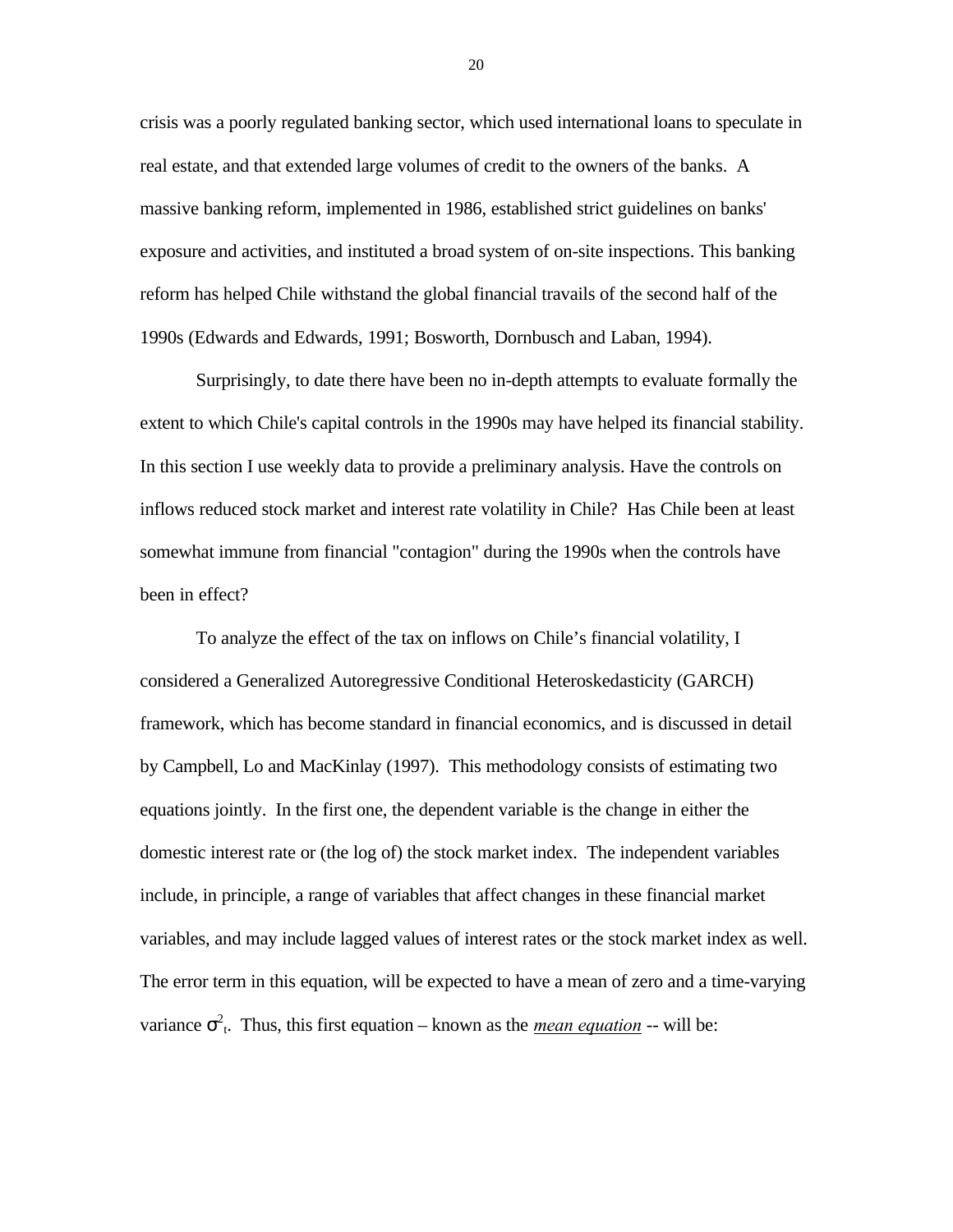$$
\Delta r_{t} = \theta + \Sigma \phi_{j} x_{t-j} + \eta_{t}
$$

The second equation to be estimated is the variance equation itself. It is assumed that the variance  $(\sigma^2_t)$  depends on lagged squared values of the first equation's error term, on its own lagged values, and possibly on other variables (y  $_{t-j}$ ). This second equation – known as the *conditional variance equation* -- is:

$$
\sigma^2_{\ t} \ = \ \phi \ + \alpha \ \eta^2_{\ t^{\text{--}1}} + \beta \ \sigma^2_{\ t^{\text{--}1}} + \ \Sigma \ \gamma_{\,j} \ \ y_{\,t^{\text{--}j}}.
$$

I estimated this two-equation model for changes in the short-term central bank nominal interest rates (known as the repo rate), and for changes in the logarithm of the stock market index. In both cases the data were weekly, covered the longest period for which they are available, and were obtained from Datastream.<sup>viii</sup> In order to simplify the analysis, I estimated the mean equations using only lagged values of past interest rates and stock market prices (respectively) as explanatory variables.

The question at hand is whether the level of variance is reduced by the implicit rate of tax on capital inflows. Thus, in estimating the equation for the (conditional) variance, the explanatory variables were the square of the error term in the previous time period, the variance in the previous time period, and the existing tax rate implied by the capital controls.<sup>ix</sup> That is, the conditional variance equation that was actually estimated is:

$$
\sigma_{t}^{2} = \varphi + \alpha \eta_{t-1}^{2} + \beta \sigma_{t-1}^{2} + \gamma \operatorname{Tax}_{t}.
$$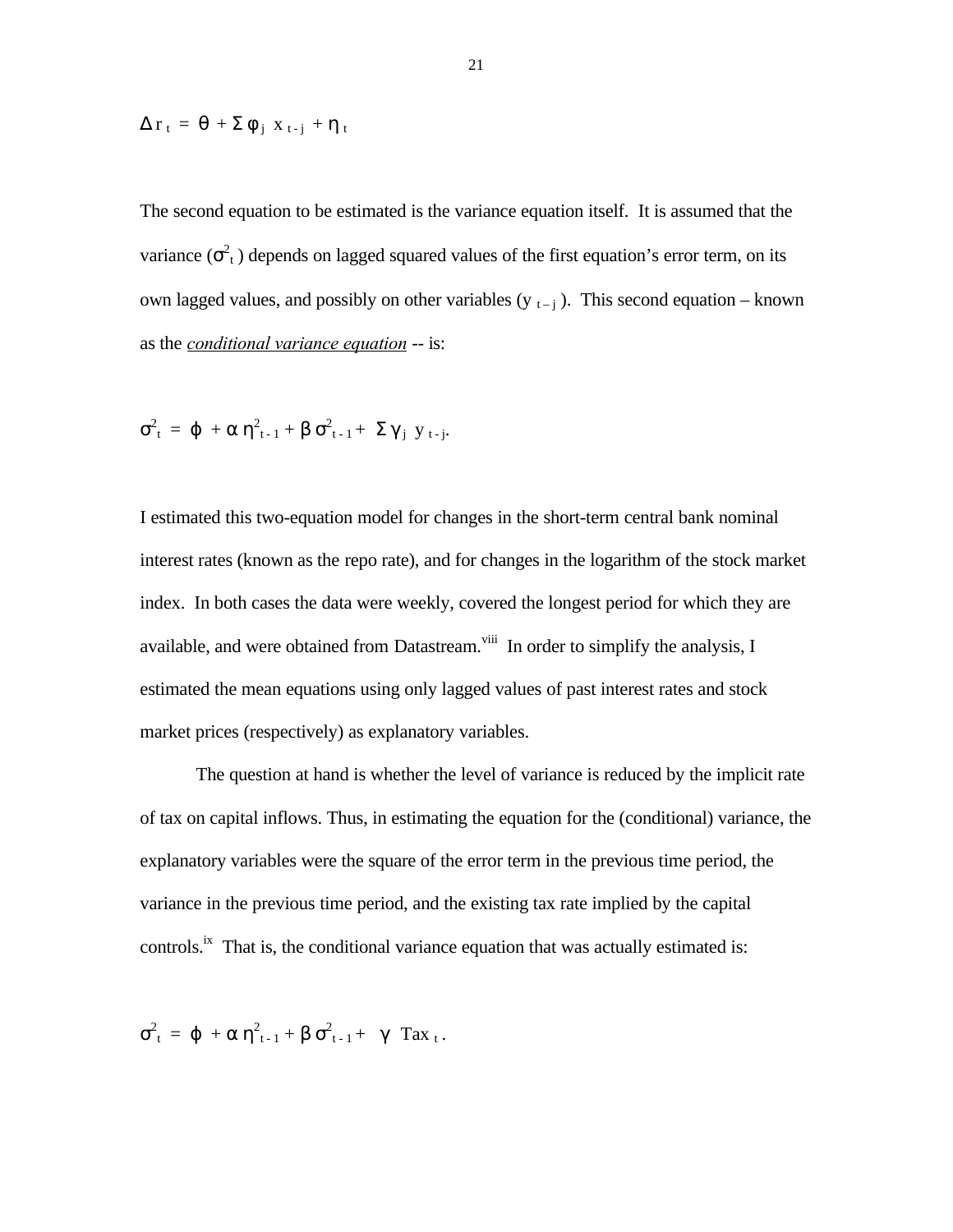In particular, the tax level corresponds to the calculations in Figure 1, under the assumption that the funds stay in the country for 180 days. If the controls on capital inflows have indeed succeeded in reducing financial volatility, then the coefficient on the tax rate in the estimated variance equation, should be significantly negative.

The interesting results obtained from the conditional variance equations are reported in Table 3, for both the interest rate and stock market data. First, this representation works adequately for both stock market returns and nominal interest rates.<sup>x</sup> Second, the coefficient on the tax variable is negative and significantly different from zero in the stock market regression; on the other hand, it is not significant in the short-term interest rate equation. The fact that the estimated coefficient of  $\gamma$  is significantly negative is important, and suggests that the policy of restricting capital inflows helped Chile reduce stock market instability; interestingly enough, these results also suggest that that policy did not help reduce short term interest rate volatility.<sup>xi</sup>

These results have nothing to say about whether Chile's controls on capital inflows helped to insulate its economy from contagion stemming from shocks that originated in other emerging markets. A particularly interesting issue is whether Chile's controls on inflows helped the country to become partially isolated from the financial turmoil that erupted in east Asia in mid-1997. To address this issue, I asked whether changes in short term rates in Chile were affected by changes in short term interest rates in Hong Kong. The use of Hong Kong's interest rates as an index of financial instability in East Asia is, of course, arbitrary. When alternative indicators are used the results are similar, however.

For the dependent variable, this regression uses the same data on the change in Chile's short-term nominal interest rates  $(\Delta r)$  as in the previous regression. The explanatory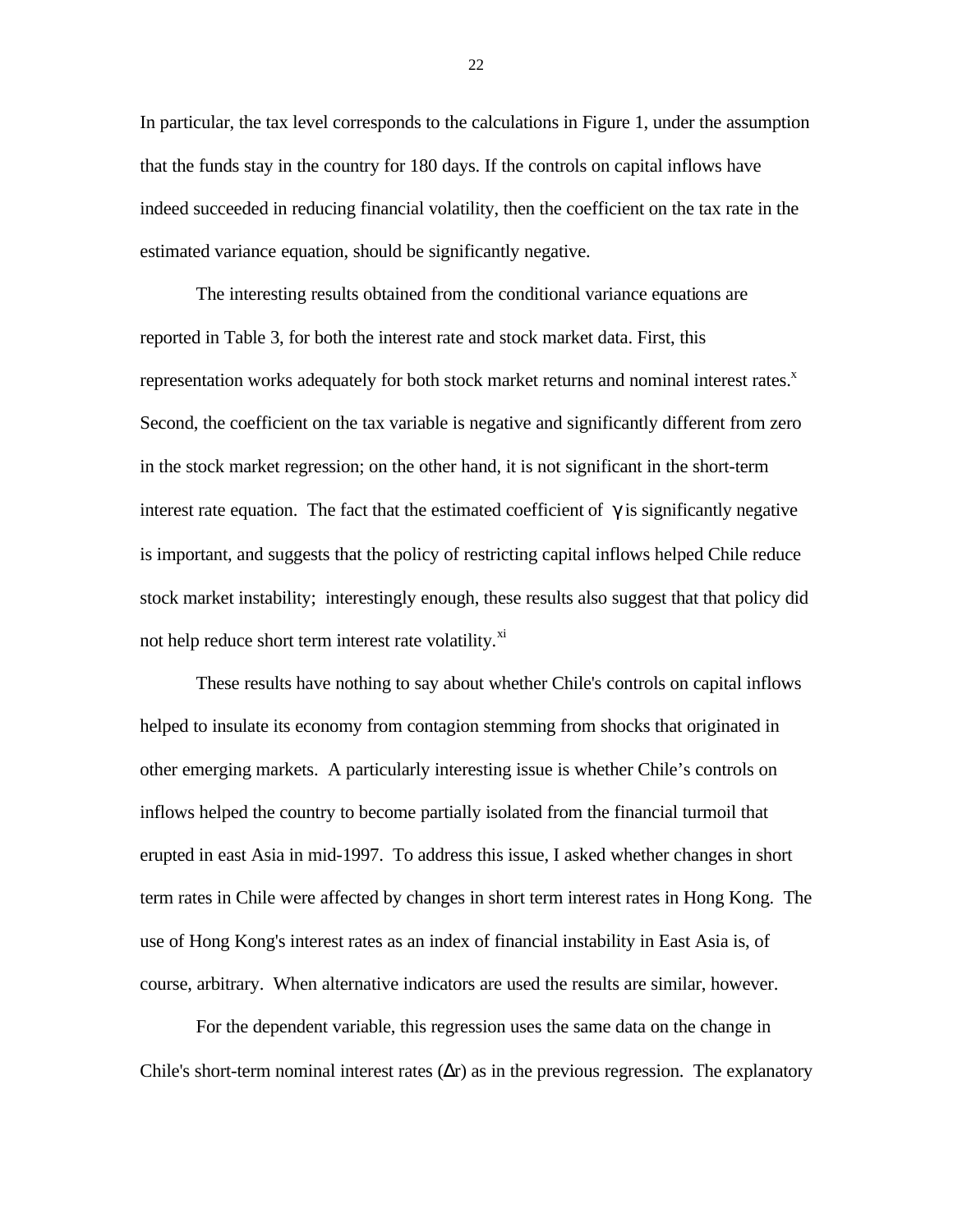variables are the change in Chile's interest rates in the previous four periods; the change in the one-month U.S. certificate of deposit rate in the previous four periods  $(Δ rUS)$ ; the change in Hong Kong's one-month deposit interest rate in the previous four periods ( $\Delta$ ) rHK); and the rate of devaluation of the Chilean peso in the previous four time periods ( $\Delta$ dev). The time period is weekly, and the data, which cover the period October 1994 through January 1999, were again obtained from Datastream. The regression is:

$$
\Delta r_t = \theta + \Sigma \alpha_j \Delta r_{t-1-j} + \Sigma \beta_j \Delta r^{US}_{t-1-j} + \Sigma \lambda_j \Delta r^{HK}_{t-1-j} + \Sigma \phi_j \Delta dev_{t-1-j} + \epsilon
$$

The sum of the coefficients on the four lags of the Hong Kong interest rate variable are taken to capture the extent to which Chile has been subject to "contagion" from East Asia during this period. An analysis of the data (including an analysis of a regression's residuals) suggested that, approximately in May 1997, there was a break point in the series. For this reason the equation was estimated for two subperiods: October 1994-May 1997 and May 1997-January 1999. The results obtained are reported in Table 4.<sup>xii</sup>

During the early period, changes in Chile's interest rates were apparently not affected by changes in interest rates in Hong Kong, which was highly insignificant. Things changed, however, during the later period, when according to these estimates, changes in short-term interest rates in Hong Kong had a positive effect in Chile's short term rate. Notice that, for the May 1997-September 1998 period, the sum of the estimated coefficients for Hong-Kong's interest rates is larger than one, indicating that these shocks were amplified in Chile. The fact that this transmission took place in spite of the presence of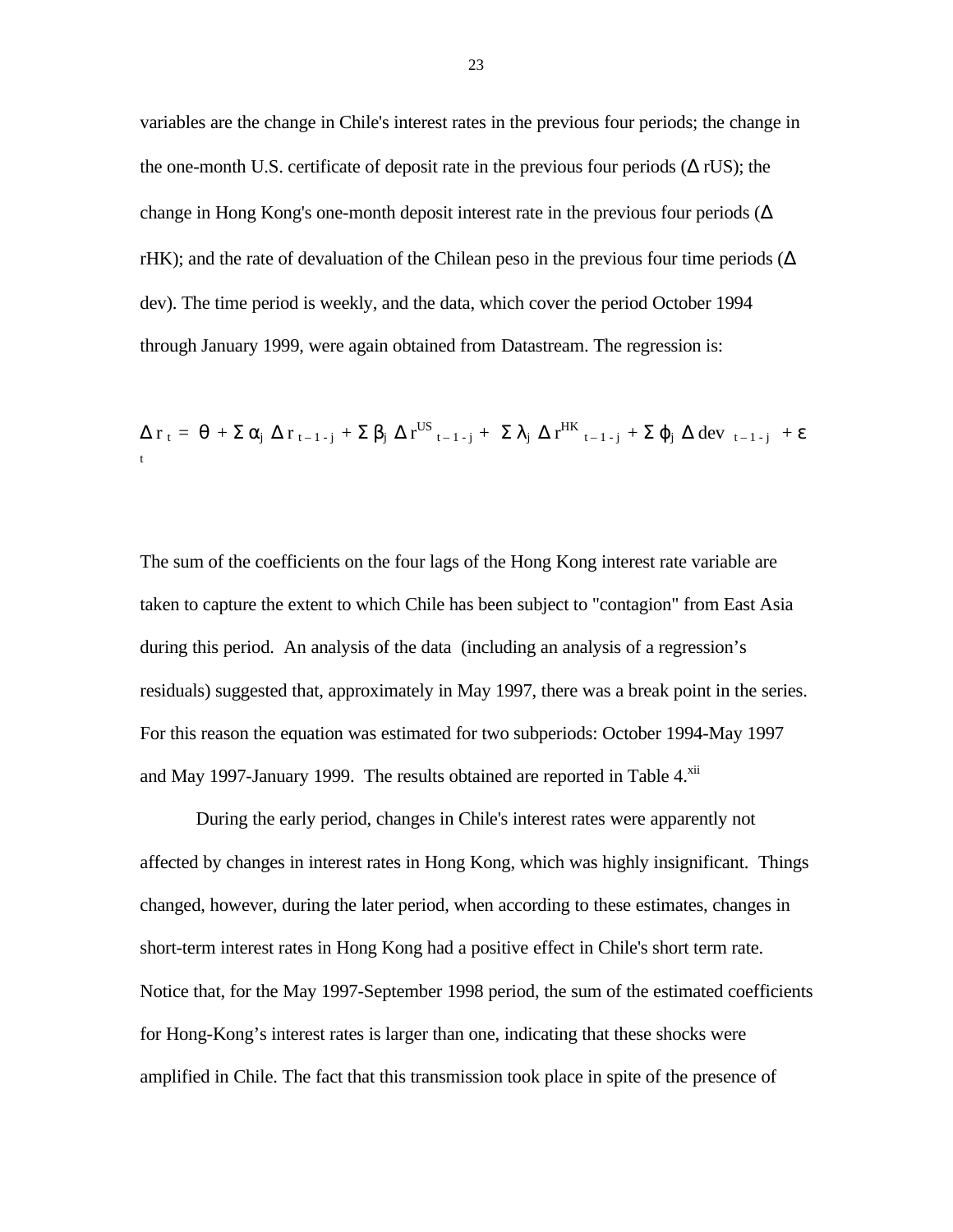capital controls -- and moreover, capital controls which had been specifically tightened after 1995, as discussed earlier -- suggests that the controls on capital inflows may have been able to protect Chile from relatively small external shocks, but were not effective in preventing "contagion" stemming from very large shocks. Determining the size of shock at which capital controls come to lose effectiveness is an interesting topic for future research.

### **Concluding Observation**

A number of authors have recently argued that, in order to avoid financial instability, emerging countries should rely on capital controls. Two type of controls have been considered: controls on capital outflows, and controls on capital inflows. The existing historical evidence suggests, quite strongly, that controls on outflows – and, in particular, quantitative controls on outflows --, have been largely ineffective. They are easily circumvented, encourage corruption and, in most historical episodes, have not helped the adjustment process. A major drawback of controls on outflows is that, in most cases, they are not used as a temporary device to face a crisis situation. Instead, they become a permanent feature of the country's incentive structure.

It has been argued that a way of avoiding these problems, and still protecting the economy from international financial markets' instability, is by adopting controls on shortterm capital inflows. If speculative capital cannot come in, the argument goes, then it will not go out suddenly. Advocates of this policy have used Chile's experience between 1991 and 1998, as a successful example of this policy (Eichengreen 1999).

The effectiveness of Chile's controls on capital inflows has often been exaggerated. Chile's controls did appear to increase the maturity of its foreign debt significantly.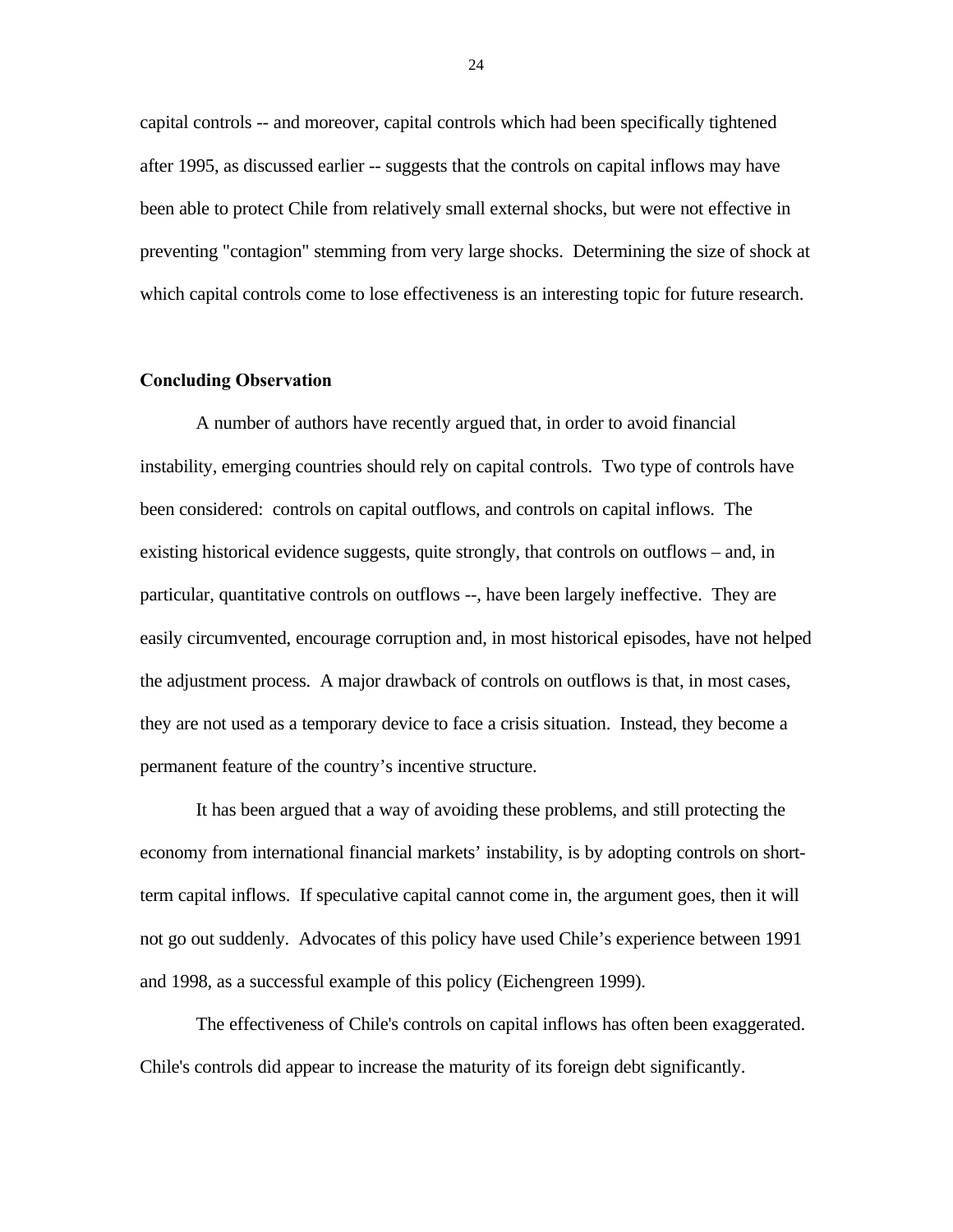However, even in 1996 more than 40 percent of Chile's debt to banks in the BIS "Reporting Area" had a residual maturity of less than one year, and the total volume of aggregate capital flows moving into Chile during the 1990s did not decline. The controls on inflows had no significant effect on Chile's real exchange rate, and only a very small effect on interest rates. There is some preliminary evidence that Chile's capital controls policy helped reduce stock market instability, also that the controls were unable to isolate Chile from the very large financial shocks stemming from East Asia in 1997-1999.

Moreover, Chile's capital controls have also had costs. The most important one is that they have increased the cost of capital significantly, especially for those small- and medium-size Chilean firms which find it difficult, or impossible, to evade the controls on capital inflows. During 1996, for example, the cost of funds for smaller Chilean firms was as high as 24 percent in pesos; in U.S. dollars, this translated into more than 21 percent per year. During 1997, the cost of funds to small firms exceeded 19 percent in dollar terms. A country considering the adoption of Chile-style controls must compare this higher cost of capital, especially for small and medium firms, with potential benefits like a reduced macroeconomic vulnerability to short-term inflows of capital.

Economists have long recognized that cross-border capital movements pose a difficult policy issue. In the absence of strong financial supervision in either lending or borrowing countries, unregulated capital flows may indeed be misallocated, eventually generating waves of major disruptions in the receiving nations.

Many authors, myself included, have argued that the relaxation of controls on international capital movements is in order towards the end of a market-oriented reform, and only after a sound supervisory system for the domestic financial market is in place.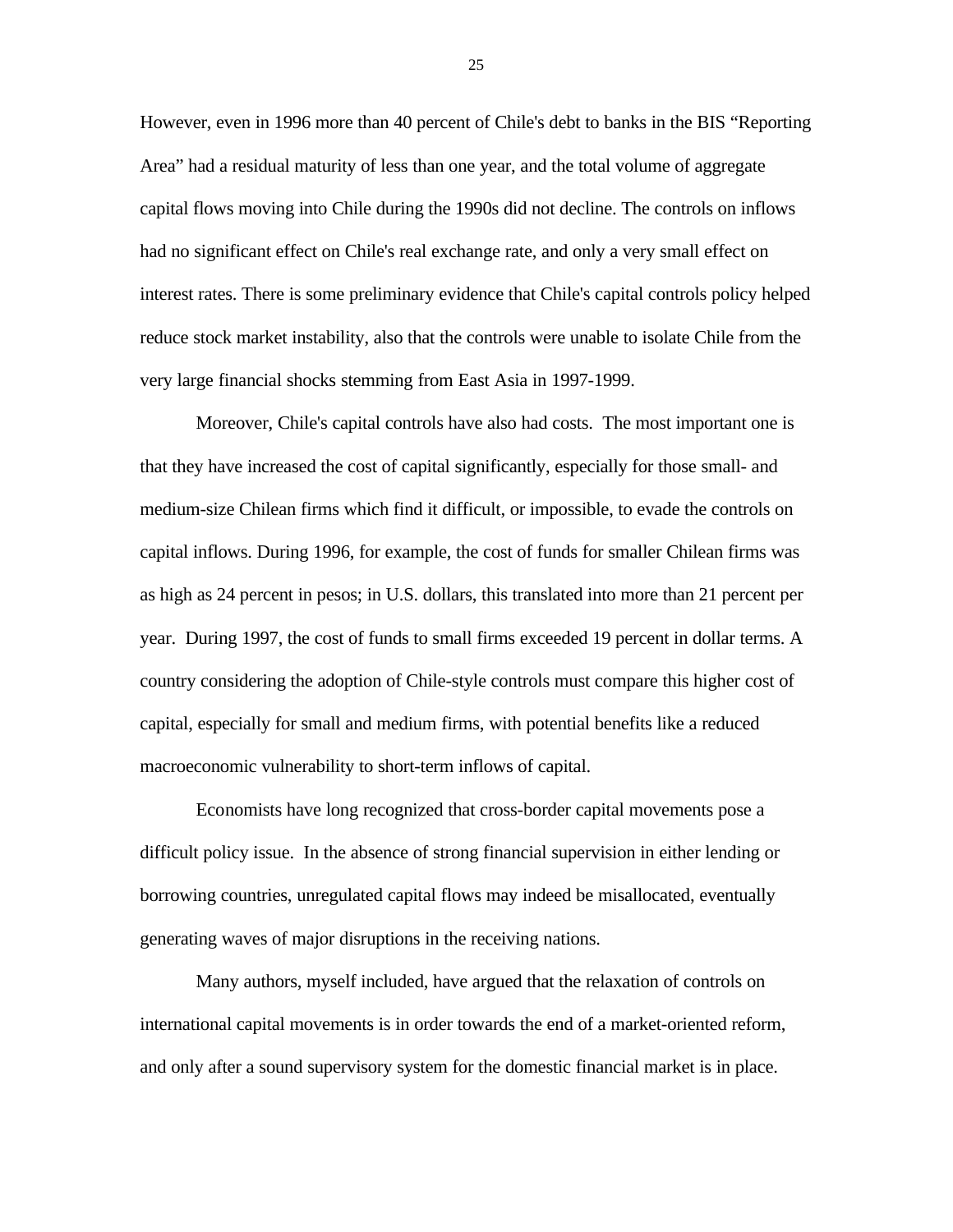Controls on capital inflows may sometimes be a partial stop-gap. However, the long-term solution for a nation concerned with its vulnerability to flows of international capital is for countries to pursue sound macroeconomic policies, to avoid overly rigid exchange rates, and to implement banking supervisory systems that reduce moral hazard and corruption.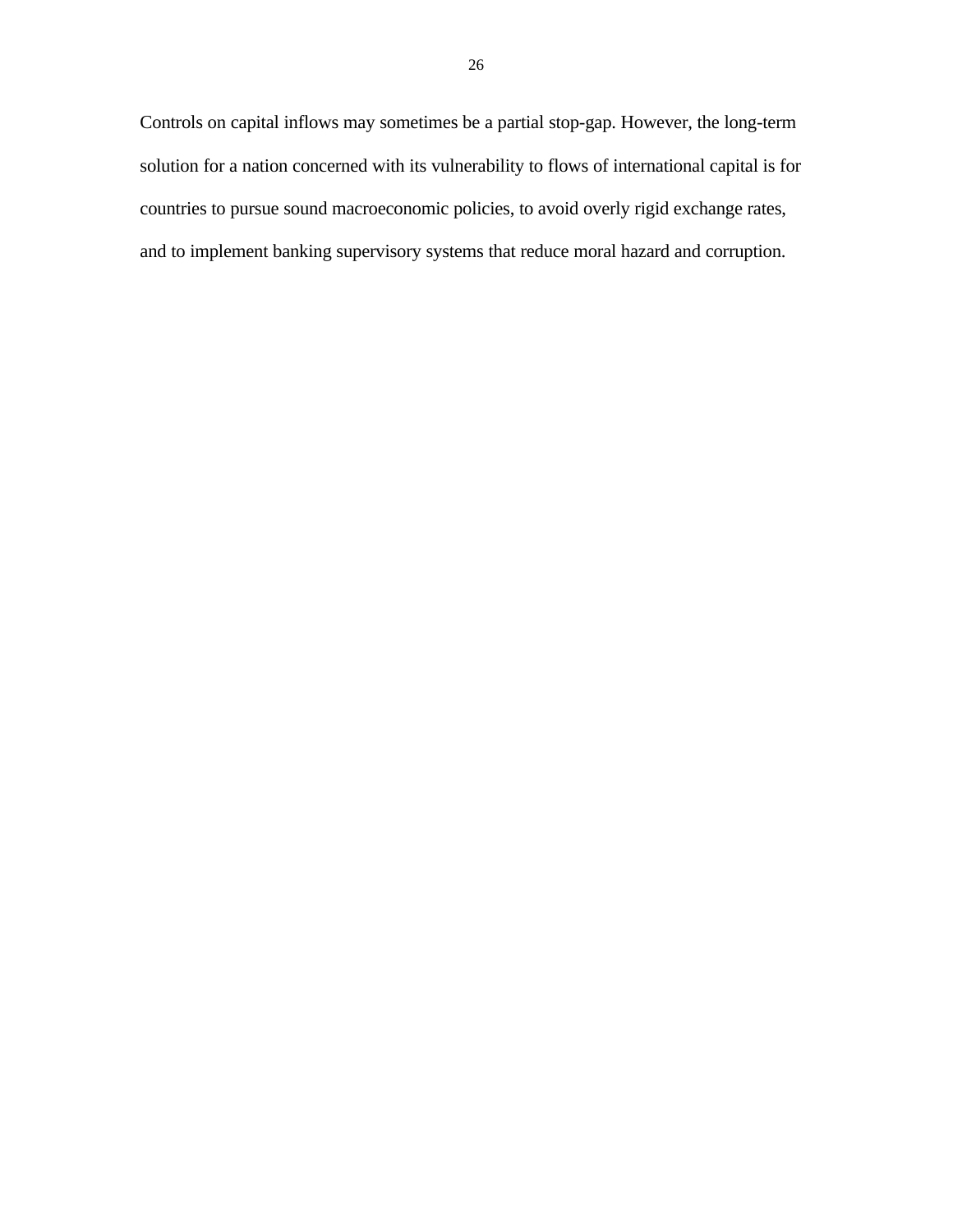Acknowledgements

I am grateful to Brad DeLong, Rick Mishkin and Timothy Taylor for very helpful suggestions. I have benefited from discussions with Marty Feldstein, Ed Leamer, Jose de Gregorio and Rodrigo Valdes. I am indebted to Rajesh Chakrabarti, Kyongchul Kim and Alejandro Jara for assistance.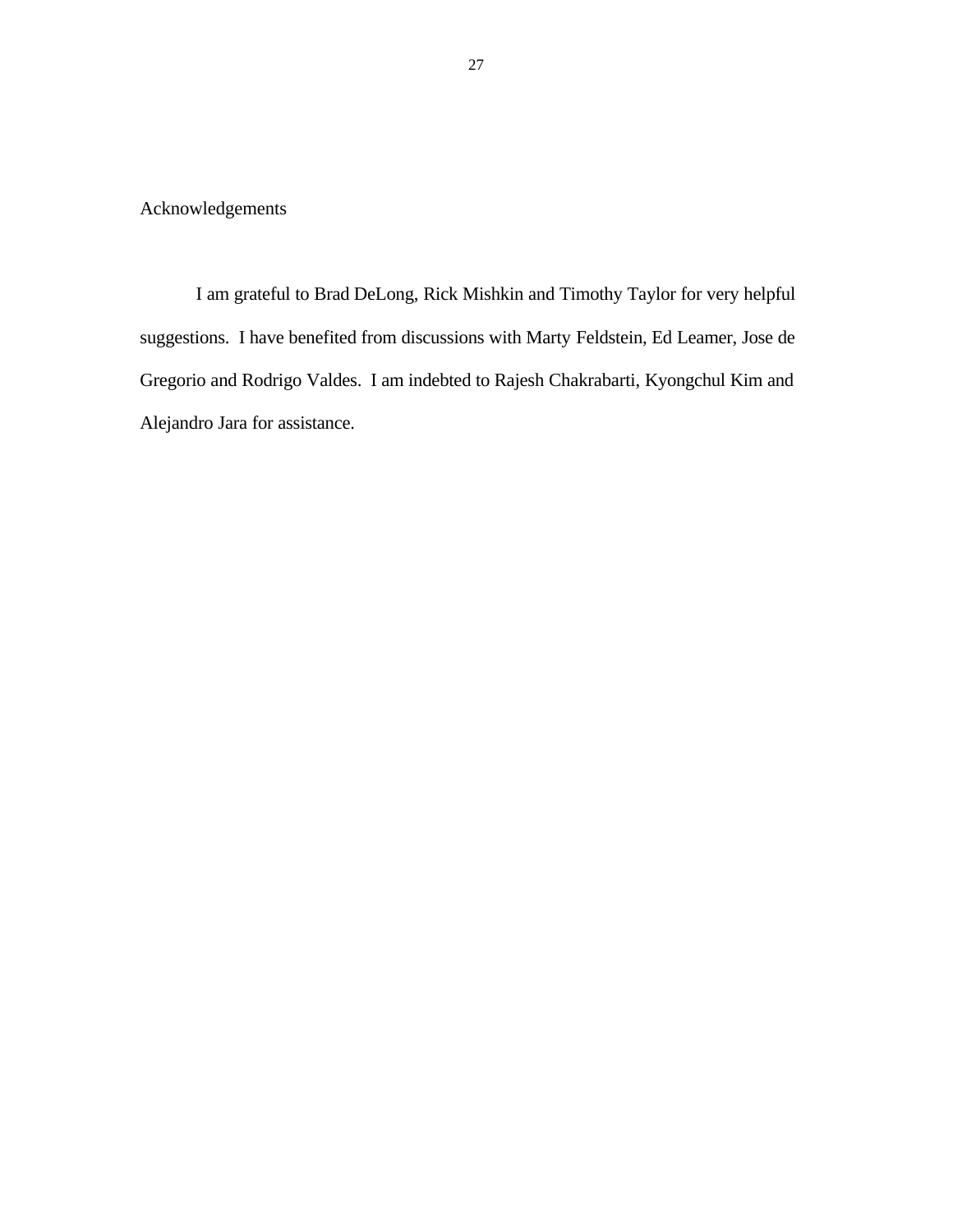#### **References**

Alesina, Alberto; Vittorio Grilli and Gian-Maria Milesi, 1994. " The Political Economy of Capital Controls"; in L. Leiderman and A. Razin, (eds.), *Capital Mobility: The Impact on Consumption, Investment and Growth.*. Cambridge, New York and

Melbourne: Cambridge University Press, pages 289-321.

Bhagwati, Jagdish. 1998. The Capital Myth: The Difference Between Trade in Widgets and Trade in Dollars" *Foreign Affairs*, 77, 7-12

Bosworth, Barry, Rudi Dornbusch and Raúl Labán. 1994. The Chilean economy: Lessons and Challenges, The Brookings Institution.

Budenich, Carlos and Guillermo Lefort. 1997. "Capital Account Regulation and

Macroeconomics Policy: Two Latin American Experiences", Banco Central de Chile

Calvo, Guillermo 1998. "The Simple Economics of Sudden Stops", *Journal of Applied Economics, 1, 1*

Campbell, John, Andrew Lo and A. Craig MacKinlay. 1997. The Econometrics of Financial Markets, Princeton University Press.

Cooper, Richard N. 1998. "Should Capital Account Convertibility be a World Objective?" Essays in International Finance No. 207

Cowan, Kevin and José De Gregorio. 1997. "Exchange Rate Policies and Capital Account Management: Chile in the 1990s" Departamento de Ingeniería Industrial, Universidad de Chile.

Cuddington, John. 1986. Capital Flight: Estimates, issues and Explanations. Princeton Essays in International Finance, No. 58.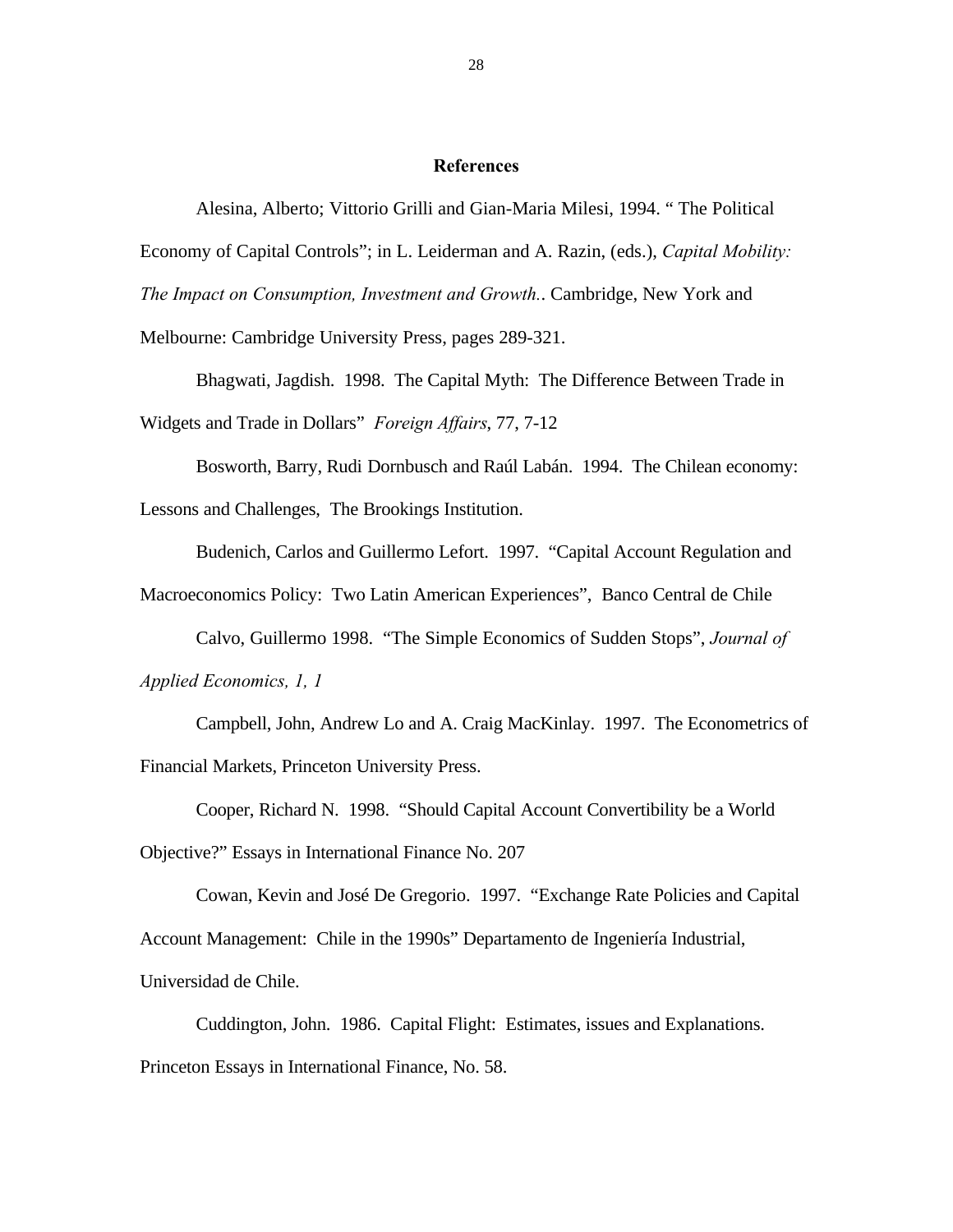De Gregorio, José, Sebastian Edwards and Rodrigo Valdés. 1998. "Capital Controls in Chile: An Assessment" Presented at the Interamerican Seminar on Economics, Rio de Janeiro, Brazil.

http://www.anderson.ucla.edu/faculty/sebastian.edwards/

Dooley, Michael, D. Mathieson, and L. Rojas-Suarez 1997. "Capital Mobility, and Exchange Market Intervention in Developing Countries, " NBER Working Paper, 6247.

Dornbush, Rudiger. 1998. "Capital Controls: An Idea Whose Time is Past" Essays in International Finance No. 207

Dornbush, Rudiger and Sebastian Edwards. 1991. The Macroeconomics of Populism in Latin America. University of Chicago Press.

Edwards, Sebastian 1989. Real Exchange Rates, Devaluation and Adjustment, The MIT Press.

Edwards, Sebastian 1998a. "Capital Flows, Real Exchange Rates and Capital Controls: Some Latin American Experiences" NBER Working Paper 6000. Also in author's web page: http://www.anderson.ucla.edu/faculty/sebastian.edwards/

Edwards, Sebastian 1998b. "Interest Rate Volatility, Contagion and Convergence: An Empirical Investigation of the Cases of Argentina, Chile and Mexico." Journal of Applied Economics, 1,1.

Edwards, Sebastian 1999. "On Crisis Prevention: Lessons from Mexico and East Asia." NBER Working Paper xxxx. Also in author's web page:

http://www.anderson.ucla.edu/faculty/sebastian.edwards/

Edwards, Sebastian and Alejandra Cox Edwards, 1991. Monetarism and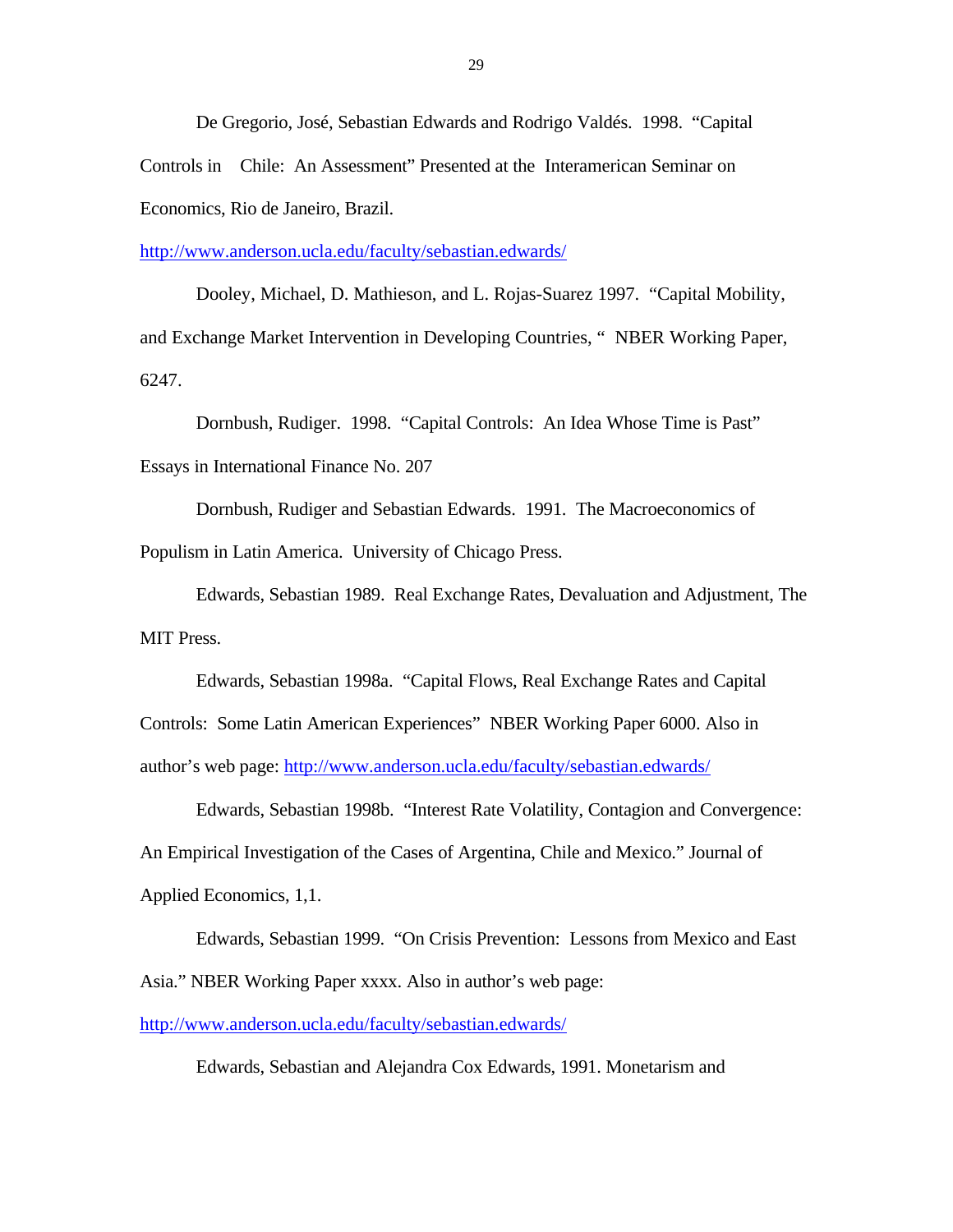Liberalization: The Chilean Experiment. University of Chicago Press.

Edwards, Sebastian and Julio Santaella, 1993. Devaluation Controversies in the Developing Countries. In Michael Bordo and Barry Eichengreen (Eds) A Retrospective on the Bretton Woods System. University of Chicago Press.

Eichengreen, Barry. 1999. Toward a New International Financial Architecture: A Practical Post-Asia Agenda, Institute for International Economics.

Eichengreen, Barry and Charles Wyplosz. 1993. "The Unstable EMS", Brookings Papers on Economics Activity. 51-143.

Feldstein, Martin and Charles Horioka, 1980. "Domestic Saving and International Capital Flows", *Economic Journal* 90 (June): 314-29.

Fischer, Stanley. 1998. "Capital Account Liberalization and the Role of the IMF>" Princeton Essays on International Finance, 207.

Garber, Peter M. 1998. "Buttressing Capital Account Liberalization with

Prudential Regulation and Foreign Entry." Essays in International Finance No. 207

Goldman-Sachs. 1997. Emerging Markets Biweekly. Several Issues.

Hanson, James. 1995. "Opening the Capital Account: Costs, Benefits and

Sequencing" in Edwards, Sebastian ed.. *Capital Controls, Exchange Rates and Monetary*

*Policy in the World Economy*. Cambridge: Cambridge University Press

Ito, Taka and Richard Portes. 1998. "Dealing with the Asian Financial Crises", European Economic Perspectives, CERP.

Kaminsky, Graciela L. and Carmen M. Reinhart. 1999. "The Twin Crises: The Causes of Banking and Balance of Payments Problems." American Economic Review, 89, 473-500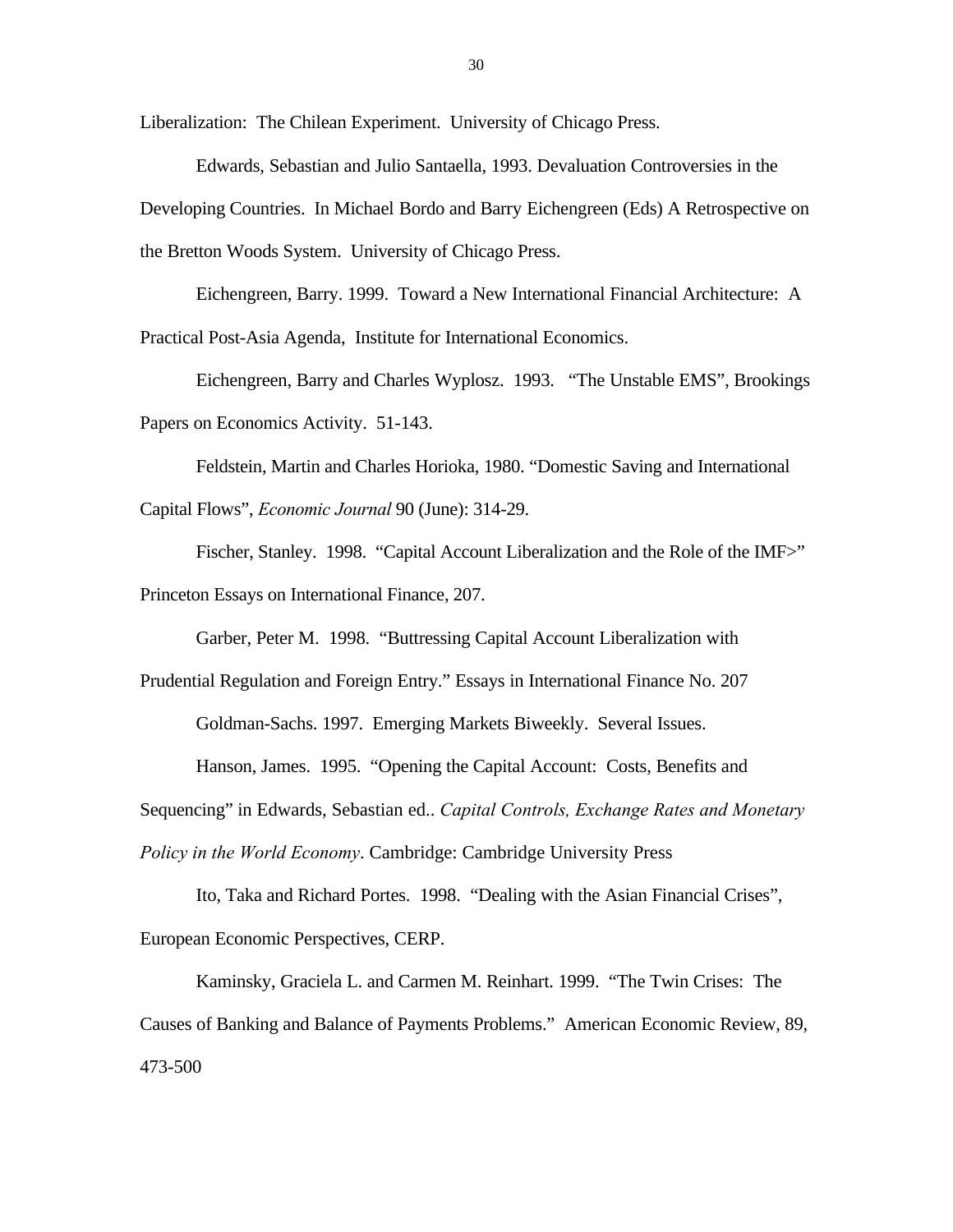Krugman, Paul. 1998. "Saving Asia: It's Time to get Radical", Fortune, September 7 p. 74-80.

Krugman, Paul. 1999. "Depression Economics Returns", Foreign Affairs, 78, 1 Labán, Raúl and Felipe Larraín. 1997. "El Retorno del los Capitales privados a Chile en los Noventa: Causas, Efectos y Reacciones de Política" Cuadernos de Economía, 103

Massad, Carlos, 1998a. "The Liberalization of the Capital Acount: Chile in the 1990s", Essays in International Finance N0. 207

Massad, Carlos, 1998b. "La Política Monetaria en Chile," Economía Chilena, 1, 1

McKinnon, Ronald I. 1973. Money and Capital in economic Development. The Brookings Institution.

McKinnon, Ronald I. 1991. The Order of Economic Liberalization. Johns Hopkins University Press.

McKinnon, Ronald I. and Howard Pill. 1995. "Credit Liberalization and International Capital Flows." Department of Economics, Stanford University

Mishkin, Frederic. 1999. "Global Financial Instability" *Journal of Economic Perspectives* (this issue)

Montiel, Peter. 1994. "Capital mobility in Developing Countries: Some

Measurement Issues and Empirical Estimates" World Bank Economic Review, 8, 3

Montiel, Peter and Carmen Reinhart. 1999. "Do Capital Controls and Macroeconomics Policies Influence the Volume and Composition of Capital Flows? Evidence from the 1990s. University of Maryland.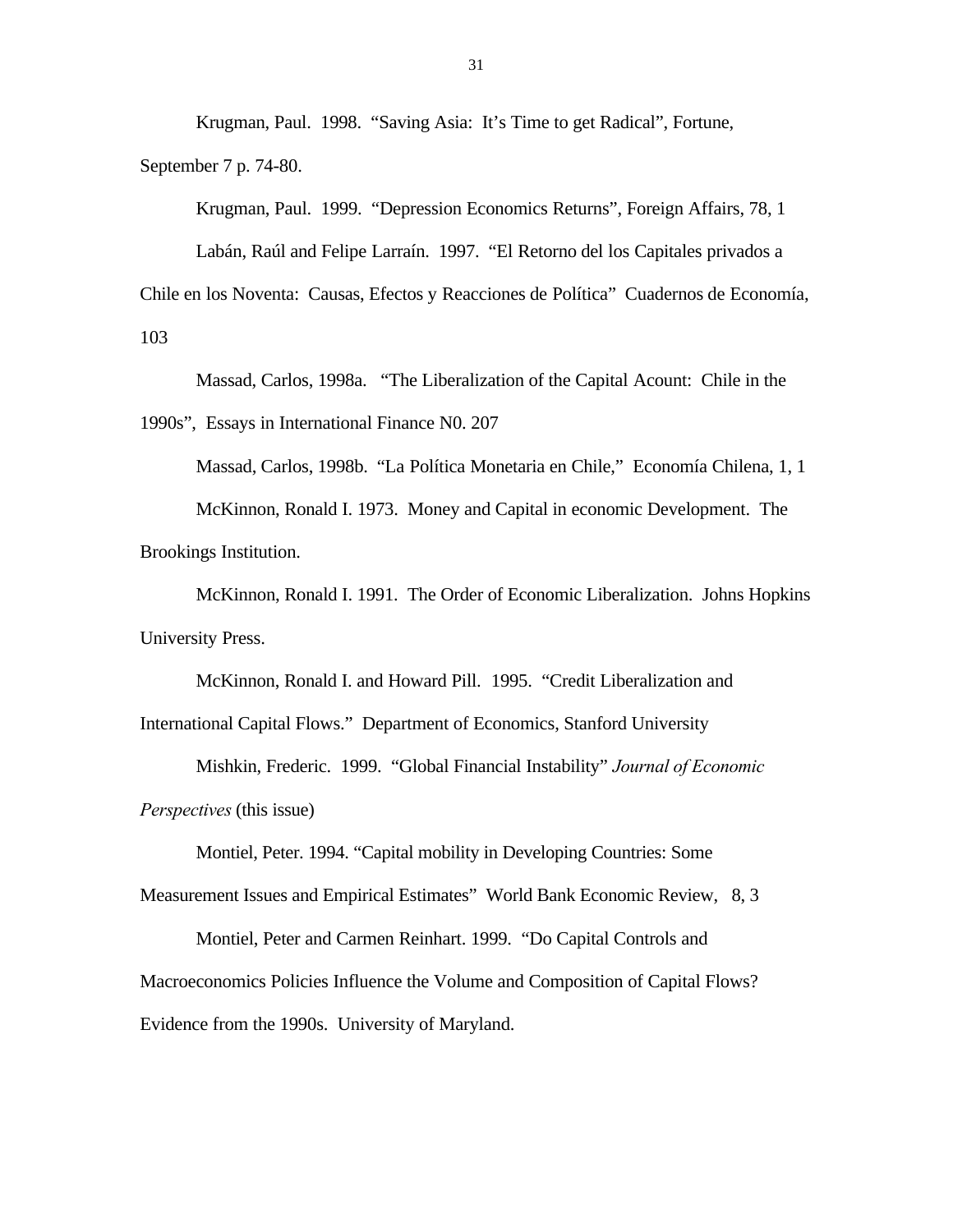Obstfeld, Maurice and Kenneth Rogoff. 1996*. Foundations of International Finance*, The MIT Press.

Rodrik, Dani, 1998. "Who Needs Capital-Account Convertibility?", in *Should the*

*IMF Pursue Capital-Account Convertibility, Essay in International Finance* No 207.

Princeton University.

Rogoff, Keneth. 1999. "International Institutions for Reducing Global Financial Instability" Journal of Economic Perspectives (this issue)

Soto, Claudio. 1997. "Controles a los Movimientos de Capitales: Evaluación Empírica del Caso Chileno" Banco Central de Chile

Stiglitz, Joseph, 1999 "Bleak Growth Prospects for the Developing World",

International Herald Tribune, April 10-11, 1999, p. 6.

Tobin, James. "A Prposal for International Monetary Reform," Eastern Economic Journal, p. 154-159.

Valdés-Prieto, Salvador and Marcelo Soto 1996. "Es el Control Selectivo de Capitales Efectivo en Chile? Su efecto Sobre el Tipo de Cambio Real" Cuadernos de Economía, 98

Valdés-Prieto, Salvador and Marcelo Soto 1998. "The Effectiveness of Capital Controls: Theory and Evidence from Chile" Empirica 25, 2.

World Bank. 1993. Latin America a Decade After the Debt Crisis. Washington, D.C.

Zahler, Roberto M. 1992. "Plítica Monetaria en un Contexto de Apertura de la Cuenta de Capitales". Speech delivered at the 54<sup>th</sup> Meeting of Latin American Central Bank Governors, San Salvador, El Salvador, May 5, 1992.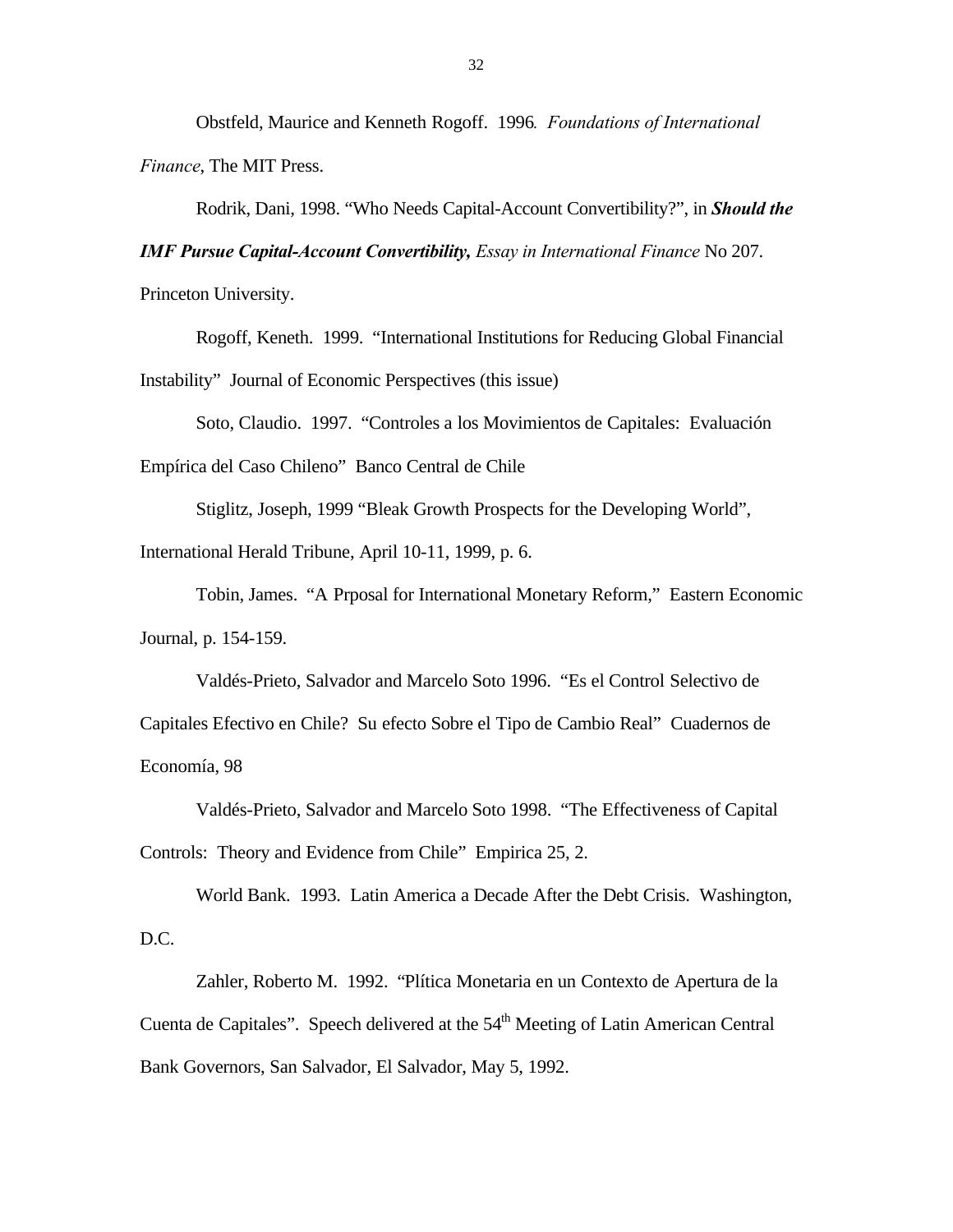| Year |           |          | Short term Percentage Long term Percentage |          | Total     | Deposits* |
|------|-----------|----------|--------------------------------------------|----------|-----------|-----------|
|      | flows     | of total | flows                                      | of total |           |           |
| 1988 | 916,564   | 96.3     | 34,838                                     | 3.7      | 951,402   |           |
| 1989 | 1,452,595 | 95.0     | 77,122                                     | 5.0      | 1,529,717 |           |
| 1990 | 1,683,149 | 90.3     | 181,419                                    | 9.7      | 1,864,568 |           |
| 1991 | 521,198   | 72.7     | 196,115                                    | 27.3     | 717,313   | 587       |
| 1992 | 225,197   | 28.9     | 554,072                                    | 71.1     | 779,269   | 11,424    |
| 1993 | 159,462   | 23.6     | 515,147                                    | 76.4     | 674,609   | 41,280    |
| 1994 | 161,575   | 16.5     | 819,699                                    | 83.5     | 981,274   | 87,039    |
| 1995 | 69,675    | 6.2      | 1,051,829                                  | 93.8     | 1,121,504 | 38,752    |
| 1996 | 67,254    | 3.2      | 2,042,456                                  | 96.8     | 2,109,710 | 172,320   |
| 1997 | 81,131    | 2.8      | 2,805,882                                  | 97.2     | 2,887,013 | 331,572   |

**Table 1 : Capital Inflows (gross) to Chile: Millions of US\$<sup>a</sup>**

a. These figures refer to gross foreign capital flowing into Chile each year.

\* Deposits in the Banco Chile due to reserve requirements; short term flows have a stay of less than one year.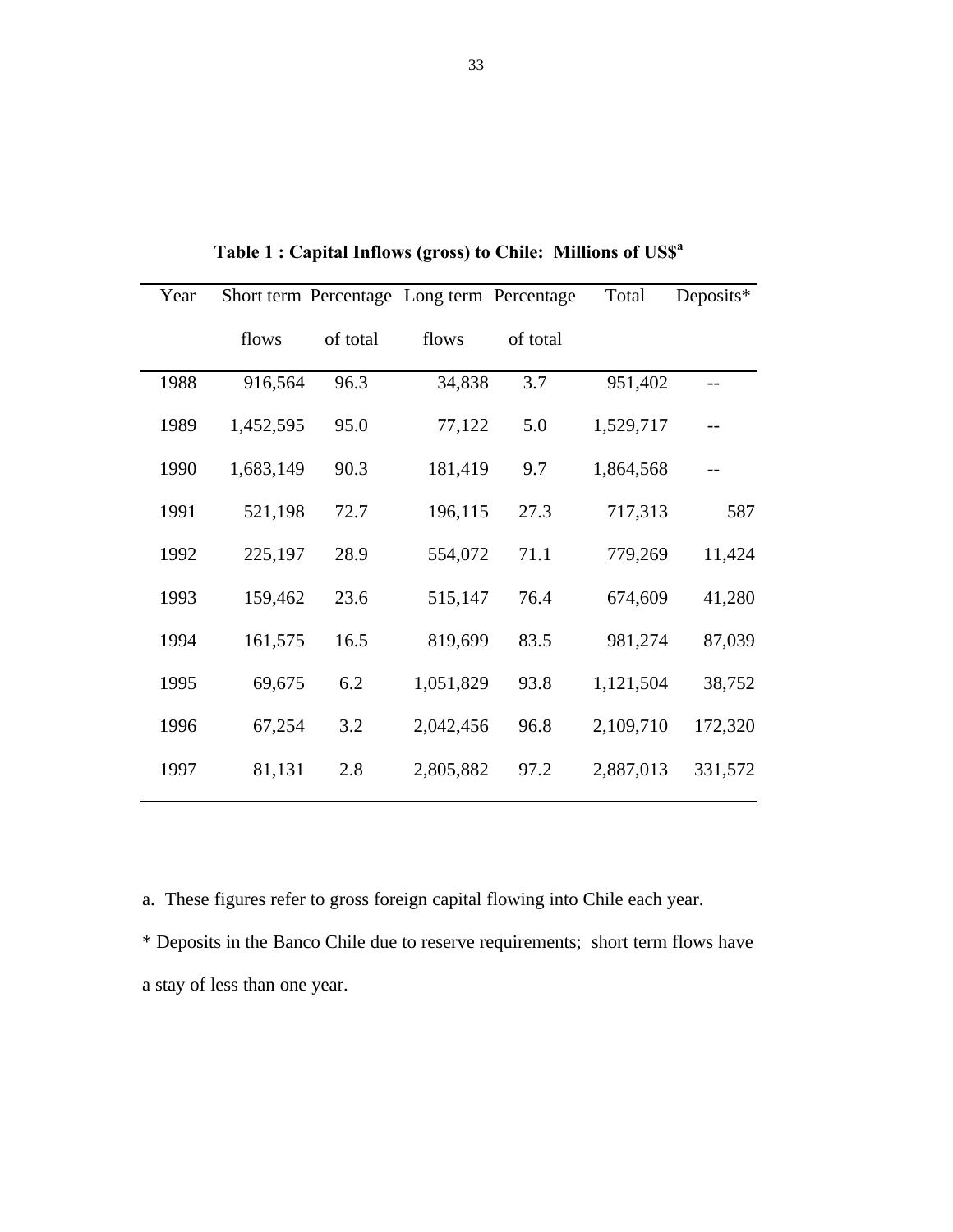# **Table 2: Ratio of Short-term Bank Loans to Total Bank Loans<sup>a</sup>**

# **(Percentage)**

|               | <b>Mid-1996</b> | <b>End-1996</b> | <b>Mid-1997</b> | <b>End-1997</b> | <b>Mid-1998</b> |
|---------------|-----------------|-----------------|-----------------|-----------------|-----------------|
|               |                 |                 |                 |                 |                 |
| Argentina     | 53.4            | 56.3            | 54.2            | 57.7            | 57.4            |
| <b>Brazil</b> | 57.7            | 63.0            | 62.6            | 64.3            | 62.6            |
| <b>Chile</b>  | 57.7            | 51.2            | 43.3            | 50.4            | 45.9            |
| Colombia      | 45.9            | 39.3            | 39.4            | 40.0            | 39.6            |
| Mexico        | 47.8            | 44.7            | 45.5            | 43.7            | 44.9            |
| Peru          | 78.3            | 79.2            | 67.0            | 69.3            | 75.7            |
|               |                 |                 |                 |                 |                 |
| Indonesia     | 60.0            | 61.7            | 59.0            | 60.6            | 55.0            |
| Korea         | 70.8            | 67.5            | 68.0            | 62.8            | 45.8            |
| Malaysia      | 49.7            | 50.3            | 56.4            | 52.7            | 48.6            |
| Taiwan        | 86.4            | 84.4            | 87.3            | 81.6            | 80.1            |
| Thailand      | 68.9            | 65.2            | 65.7            | 65.8            | 59.3            |

a. These figures correspond to the stock of bank loans that are due within a year to banks in the Bank for International Settlements' "Reporting Area." See text for details. *Source*: The Bank for International Settlements.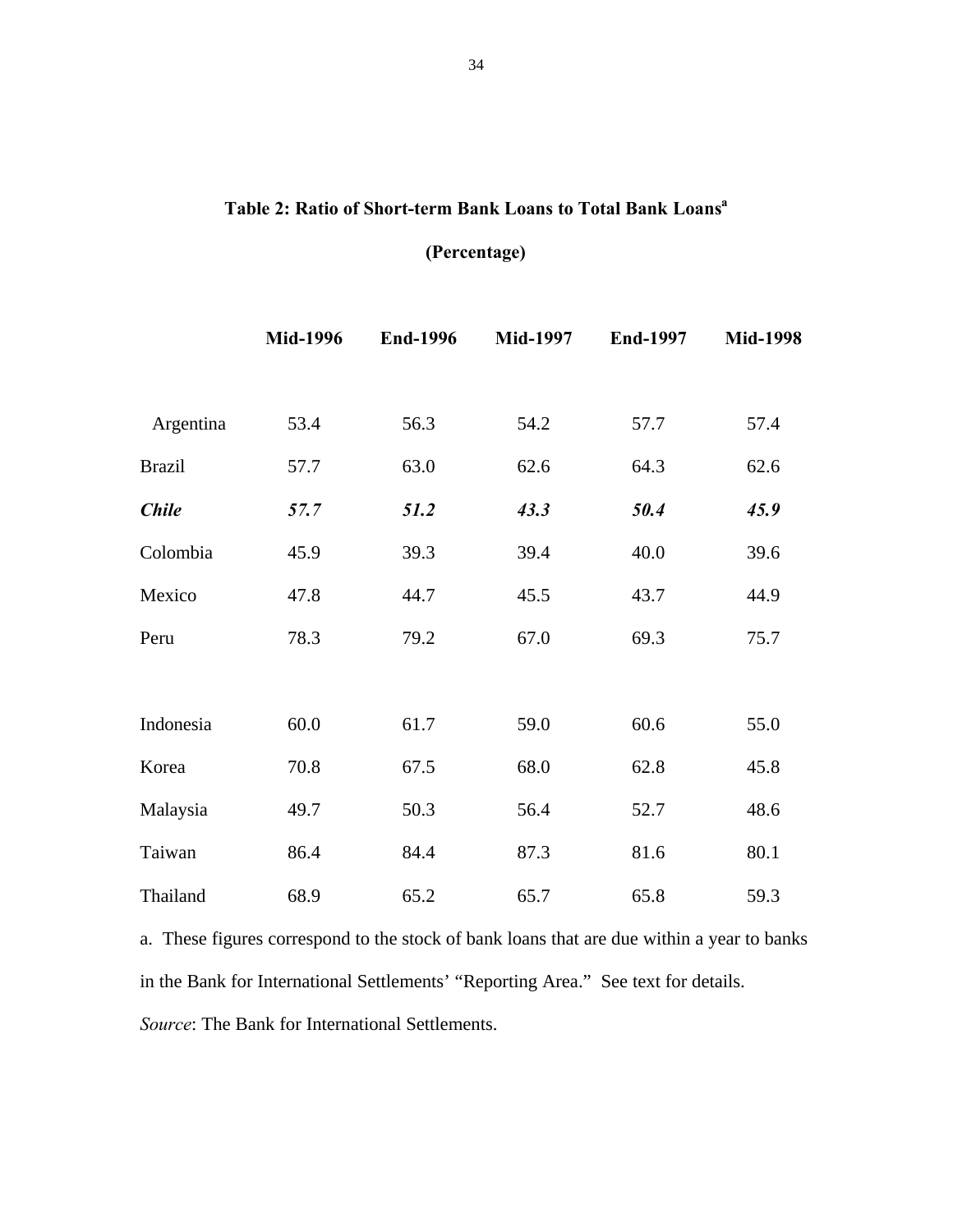| Dependent variable:    | Change in short    | Change in log of   |
|------------------------|--------------------|--------------------|
|                        | term interest rate | stock market index |
|                        |                    |                    |
| φ                      | 3.387              | 0.0005             |
|                        | (2.539)            | (3.855)            |
| $\eta_{t-1}$           | 0.864              | 0.619              |
|                        | (7.669)            | (6.377)            |
| $\sigma_{t-1}^2$       | 0.407              | 0.507              |
|                        | (7.669)            | (15.909)           |
| Tax $_{t}$             | 0.008              | $-0.010$           |
|                        | (0.847)            | $(-2.695)$         |
| Period                 | 1994/9-1999.1      | 1991.9-1999.1      |
| Number of observations | 229                | 385                |
| LM Test <sup>a</sup>   | 4.41               | 13.86              |

# **Table 3: Financial Market Volatility and Controls on Capital Inflows\* Results from Estimation of Conditional Variance Equation (GARCH Estimates: Weekly Data)**

a. This is a maximum likelihood test for the presence of heteroskedasticity.

\* The figures in parentheses are the t-values. See text for details.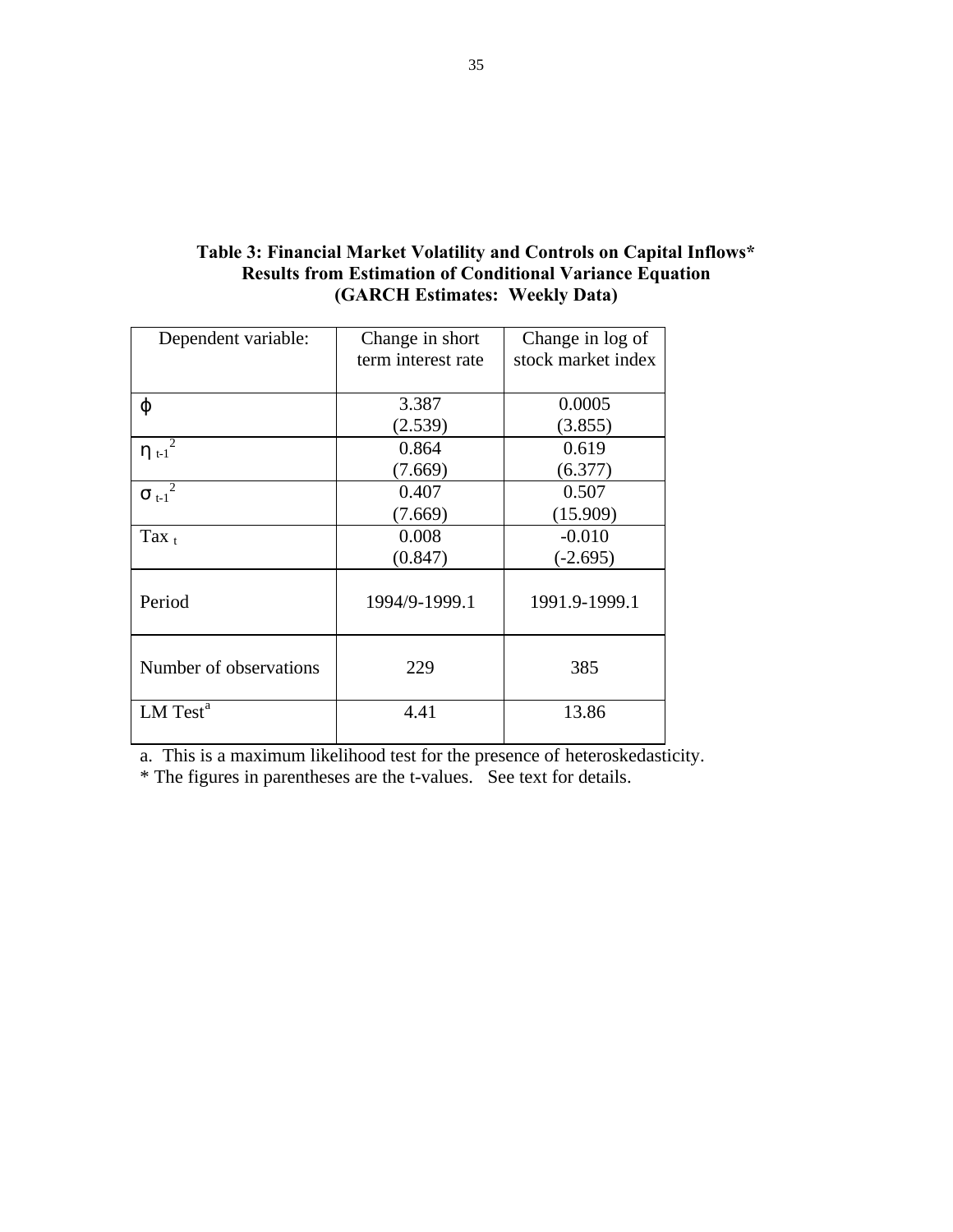|                                                    | October 1994- | May 1997-    |
|----------------------------------------------------|---------------|--------------|
|                                                    | May 1997      | January 1999 |
| $\theta$                                           | 0.0732        | $-0.092$     |
|                                                    | (0.309)       | $(-0.312)$   |
| $\Sigma \Delta r_{t-1-j}$                          | $-0.597$      | $-0.649$     |
|                                                    | $(-1.432)$    | $(-2.730)$   |
| $\Sigma \Delta$ dev <sub>t-1-j</sub>               | 2.302         | 4.871        |
|                                                    | (1.006)       | (2.930)      |
| $\overline{\Sigma \Delta r}^{US}$ <sub>t-1-j</sub> | $-6.541$      | $-2.441$     |
|                                                    | $(-0.406)$    | $(-1.491)$   |
| $\overline{\Sigma\;\Delta\;r^{HK}_{t-1}}$ .        | $-1.498$      | 2.684        |
|                                                    | $(-0.733)$    | (5.129)      |
| Number of observations                             | 139           | 89           |
| $R^2$                                              | 0.081         | 0.281        |
| Durbin-Watson                                      | 2.143         | 2.376        |

# **Table 4: Changes in Chile's Short Term Domestic Interest Rates and Asian Interest Rates: Is there Contagion? (Weekly Data, 1994-1999)**

\* The figures in parentheses are the t-values. See text for details.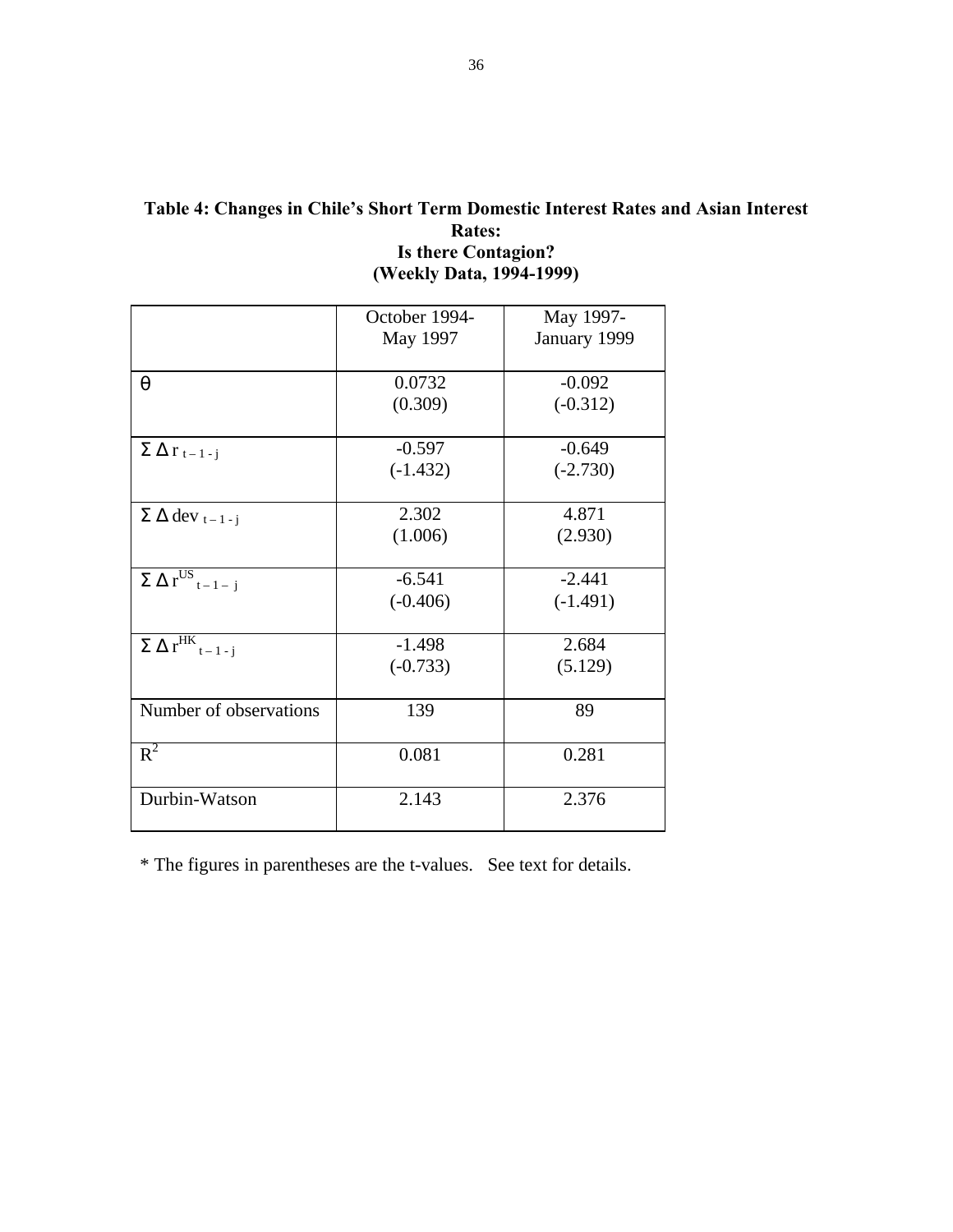

**Figure 1: Tax Equivalent of Capital Controls: Stay of 180 days, 1 year and 3 years**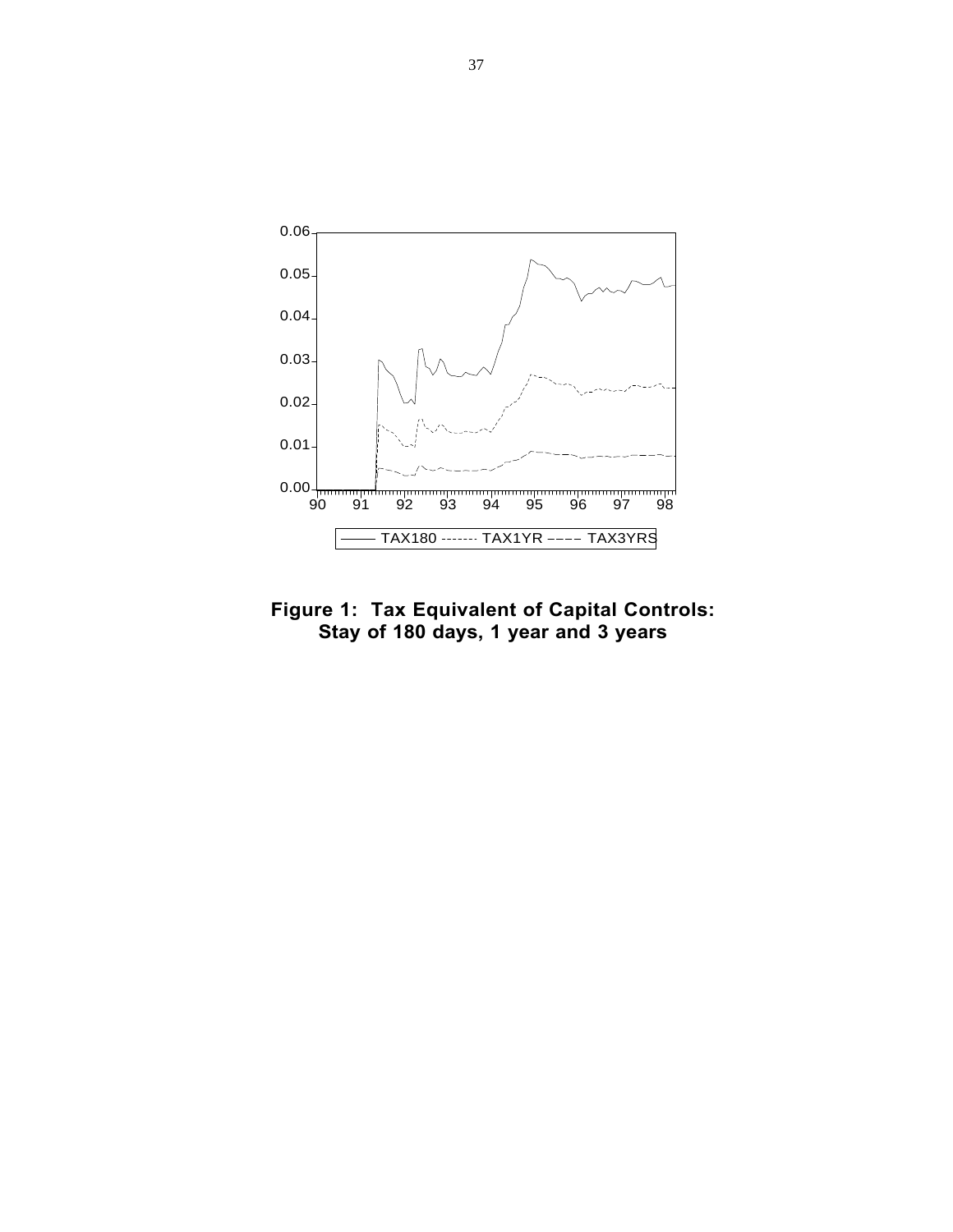## ENDNOTES

2. "Unsatisfactory" growth was defined as a situation where real GDP growth, in that particular year, was in the lowest quartile for a group of developing countries that included both crisis and non-crisis countries. For details see Edwards (1989, Ch. 7)

3. For further details see Massad (1998a, b), De Greogorio, Edwards and Valdes (1999), and Budnevich and Lefort (1997).

4. As shown by Valdés-Prieto and Soto (1996) and De Gregorio, Edwards and Valdes (1998), the tax equivalent for funds that stay in Chile for k months, is given by the following expression:

 $\tau$  (k) =  $[r * \lambda / (1 - \lambda)] (\rho / k),$ 

where  $r^*$  is an international interest rate that captures the opportunity cost of the reserve requirement,  $\lambda$  is the proportion of the funds that has to be deposited at the Central Bank, and ρ is the period of time (measured in months) that the deposit has to be kept in the Central Bank.

5. Ideally, one would want to have comparative data on the total stock of national liabilities in hands of foreigners. These data, however, are not available for a longenough period of time. The BIS "Reporting Area" is comprised of the Group of Ten countries plus Austria, Denmark, Finland Ireland, Luxembourg, Norway and Spain. A somewhat broader coverage can be obtained, for some countries and for a limited period of time, from the BIS-IMF-OECD-World Bank project on debt data (http:/www.imf.org/)

 $6.$  It should be mentioned that some authors have found a small transitory effect of Chile's capital controls on real exchange rates in certain specifications, including Soto (1997) and De Gregorio et al. (1998).

vii. These data were obtained from the International Financial Statistics and from the Central Bank of Chile and are available on request. All the VARs were estimated using two lags.

8. More specifically, the central bank nominal interest rate is the repo rate, which is the rate used for short-term transactions with commercial banks. When other interest rates were used, the results were similar.

9. A likelihood ratio test suggests that the residuals of both the interest rates and stock market equations are subject to heteroskedasticity. This means that estimating a GARCH model is appropriate.

<sup>-</sup>1. This view was particularly prevalent in Latin America during the 1960s, 1970s and 1980s. See the discussion and case studies in Dornbusch and Edwards (1991). See also John Cuddington (1986).